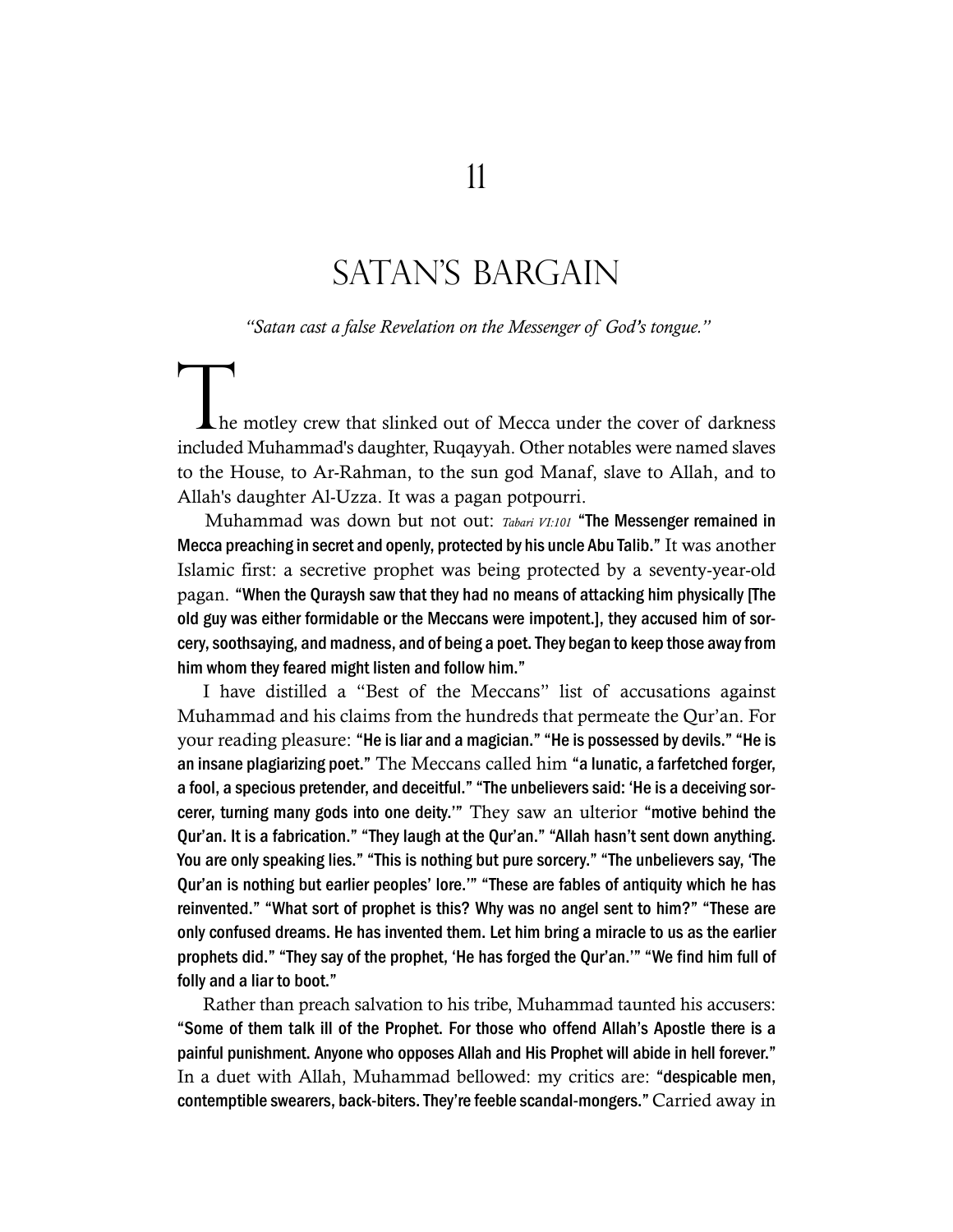the moment, the god of the Qur'an said that his creation were: "mischief mongers, faggots, apes, nail biters, donkeys, pigs, and tongue twisters." It was a war of words. The sticks and stones would come later.

Muslim apologists insist that their prophet's warmongering in Medina was a result of the Meccan verbal assault. But according to the Hadith, it was Muhammad who tongue lashed first. The Meccan response was measured and reasonable. They sought peace through diplomacy and were ultimately terrorized, plundered, and conquered as a result. Their plight should scream out to us today.

The Islam vs. Pagan contest seldom rose above a war of words in Mecca. *Ishaq:130/Tabari VI:101* "'The nastiest thing I saw the Quraysh do to the Messenger occurred when their nobles assembled in the Hijr [the standing place in the mosque of the Ka'aba]. They discussed Muhammad, saying, "We have never seen the kind of trouble we have endured from this fellow. He has derided our traditional values, declared our way of life foolish, abused and insulted our forefathers, reviled our religion, caused division among us, divided the community, and cursed our gods."'"

Allah was their most revered idol. Saying that Muhammad insulted him is an indictment of Islam. And he couldn't have reviled their religion to any significant degree because he incorporated every aspect of Qusayy's scam into Islam. Therefore, the real problem lay elsewhere. This prophet made himself a societal nuisance. He destroyed traditional values, caused divisions among the people, and assailed both the living and the dead.

"'We have endured a great deal from him.' While they were saying this, the Apostle walked up and kissed the Black Stone. Then he performed the circumambulation of the Ka'aba. As he did they said some injurious things about him. I could see from the Messenger's face that he had heard them. When he passed a second time they made similar remarks. When he passed them the third time, the Prophet stopped and said, 'Hear me, O Quraysh. By Him who holds Muhammad's life in his hand, I will bring you slaughter.'"

The founder of Islam was performing pagan rites, kissing a rock idol and venerating a rock shrine. He had attacked the traditional values of his people, demeaned their ancestors, and caused division. He had built his "religion" of submission upon doctrines he had stolen from Qusayy, Hanif poetry, and Jewish scripture. And for what? So he could lay claim to Allah's Fountain of Kausar—the Ka'aba Inc.

If you think my summation is too harsh, consider what just happened. After enduring years of hate speech from Muhammad, the Meccans criticized him. They accurately labeled the prophet's religion "plagiarized madness and sorcery." In response, the founder of Islam turned to his accusers and said, "I will bring you slaughter." Not salvation, not good news, not a wonderful message from a loving God. No. "I will bring you *slaughter*." It was Muhammad's message to the world. And he performed as promised.

The Meccans were as stunned by this response to their verbal jousting as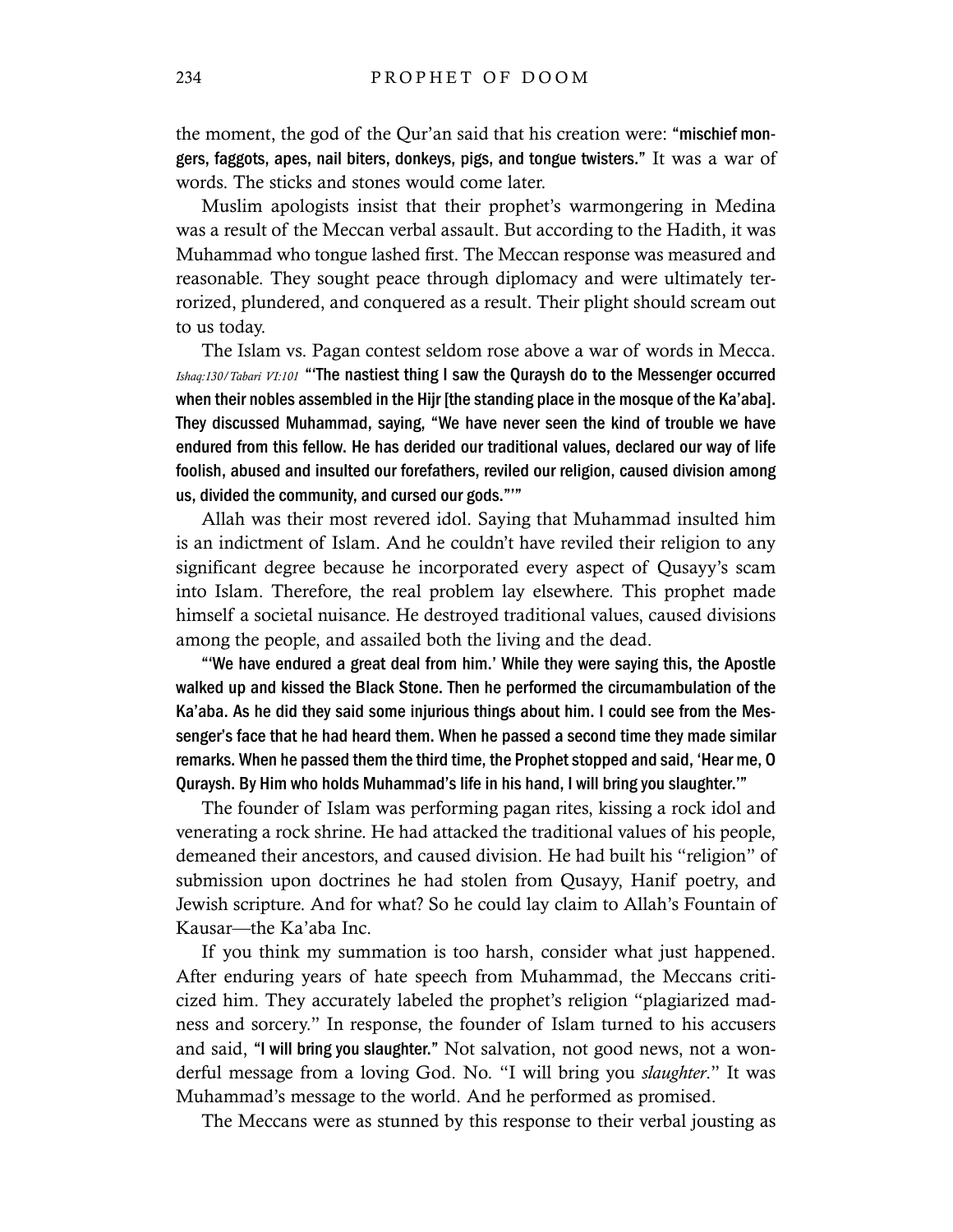we should be today. They were in the presence of a covetous charlatan, and they knew it. Unfortunately, they didn't respond intelligently. They were wary of condemning a religion, no matter how corrupt. They were deluded into thinking that a tyrant could be appeased. As a result, the Meccans would lose everything by accommodating the evil that had grown up in their midst.

*Tabari VI:102* "They were gripped by what he had said. The word he used struck people so not one could move. It was as though everyone had a bird perched on his head. Even those who had been urging the severest measures against him, now spoke in a conciliatory way, using the politest expressions they could muster. They said, 'Depart Abu al-Qasim [Muhammad's real name]; for by Allah, you were never violent.'" At least he wasn't before he became demon possessed and poisoned by Islam.

Peace is not the absence of war; it is not obtained through accommodation. These men wanted to live in peace, so they capitulated. They strove to understand their menace, to talk nicely to their tormentor, to satiate his demands. They were politically correct and got pummeled for it. Their olive branches of kindness were turned into spears of reprisal. Within a decade or so of this peace initiative the entire Middle East—from Egypt to India—was stung by the Islamic war machine.

Appeasing tyrants is the surest path to war. Neville Chamberlain appeased Adolf Hitler in Munich using his nicest words. He, like the Meccans, caved in to the madman's demands. The Brits gave the Nazis Czechoslovakia. The deadliest war in human history was the result.

Today, the world is trumpeting another "land for peace" initiative in hopes of satiating a terrorist regime. But as before, if a nation is sacrificed to a hostile doctrine, if Israel is given to Islam, the world will erupt in global war. This time the weapons are better so a billion will die. Negotiating with tyrants simply fuels their fanaticism. No matter how much one gives, it is never enough. Evil must never be allowed to fester and grow—even if it's called a religion.

*Tabari VI:102* "The Prophet left and the next day they gathered in the Hijr. I [Abdallah] was again present. 'You were talking about the unpleasantness which you endured and the things Muhammad has done, but when he said something disagreeable you shrank from him.'" As a result, the doves were consumed by the hawk. *Ishaq:131/Bukhari:V5B57N27* "Then I saw Uqba coming to the Prophet while he was praying. He seized his robe. Abu Bakr came crying and pulled Uqba away. He said, 'Would you kill a man just because he says: "Allah is my Lord."' Then they left. That is the worst that I ever saw the Quraysh do to him." Bakr's overreaction to the tug on his pal's lapel was contrived to make sure Muslims wouldn't miss the intent of the 40<sup>th</sup> surah: challenge Islam and you die. In it, Muhammad corrupted the story of Moses to frighten the Meccans. The applicable verse is 40:38. "A believer from the House of Pharaoh who had kept his faith to himself, said: 'Will you kill a man because he says; 'My Lord is Allah,' when he has brought clear signs from his Lord?" So as not to take this verse or surah out of context, we'll review it at the end of the chapter.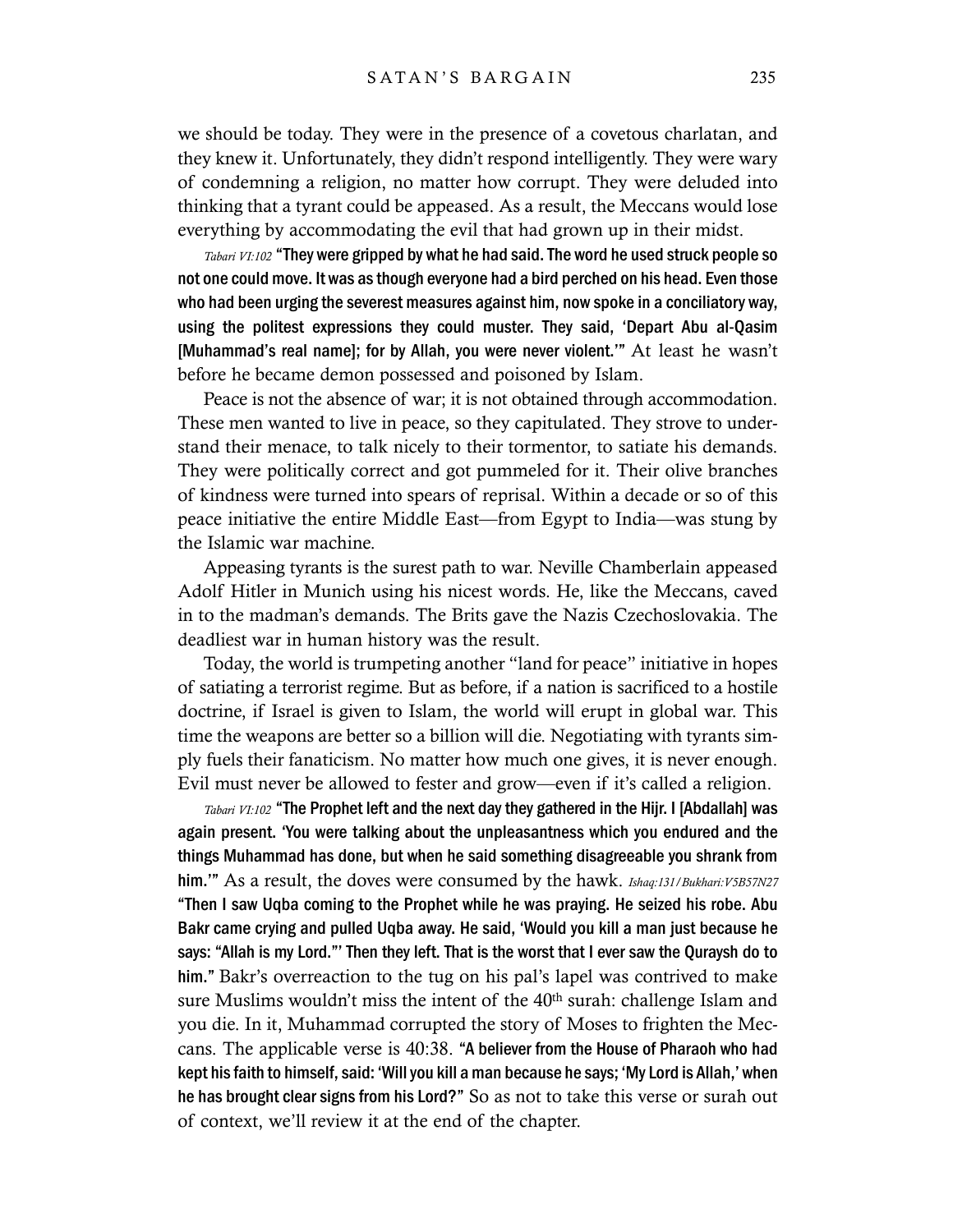@ = A 0

*Tabari VI:103/Ishaq:131* "Hamzah bin Abdul Muttalib came with his bow slung over his shoulder. He was a great huntsman and used to go out for game with his bow and arrows. When he came back from the hunt he would not go back to his family until he had circumambulated the Ka'aba. He was the strongest man of the Quraysh. A woman rose up and said, 'If only you had seen what your nephew Muhammad had to endure just now before you came. Abu Jahl spoke to him offensively.'"

"Hamzah was carried away by a fury, as it was Allah's will to honor him this way. [In Islam, it is an honor to be furious.] He went off quickly, not stopping to speak to anyone. Instead of circumambulating the Ka'aba, he was ready to attack Abu Jahl when he saw him. When he entered the mosque, [This is a reminder that the Ka'aba was a pagan mosque, or place of prostration, before it was the center of Islamic worship. Further, the prostration prayer, Islam's signature move, preceded the Qur'an.] he saw him sitting among the people. Hamzah raised his bow and gave Jahl a blow which split his head open in an ugly way. He said, 'Do you insult him when I am a member of his religion? Hit me back if you can.'" Before Islam, Hamzah hunted for food. After Islam he hunted men for his god. While he was but a lone terrorist with a bow, he established the pattern that would soon rock the world.

The change did not escape notice. *Tabari VI:103/Ishaq:132* "Hamza's Islam was complete. He followed the Prophet's every command. The Quraysh recognized that by Hamzah's acceptance of Islam Muhammad had been made strong. Hamzah would protect him." Violence made a man's Islam complete. And a man made a prophet strong.

*Ishaq:141/Tabari VI:104* "The first to recite the Qur'an aloud in Mecca after the apostle was Abdallah bin Mas'ud. One day the companions of the Prophet were assembled together [all five of them] and remarked, 'The Quraysh have never heard this Qur'an recited aloud to them. Who will make them listen to it?'" This is an astonishing admission. Muhammad is fifty-years old and a decade into his mission. Mecca is a tiny place, clustered around a miniscule shrine. Eighty surahs have been revealed, seventy percent of the Qur'an, yet "the Quraysh have never heard this Qur'an recited aloud to them." Then what, pray tell, was the source of war of words between Muhammad and his critics? If Muhammad wasn't preaching "god's" word, what on earth was he saying that was so obnoxious?

"Abdallah bin Mas'ud said, 'I will.' They said, 'We fear what they will do to you. What we want is a man who has a clan who will protect him against them if they seek to harm him.' He [foolishly] replied, 'Let me do it. Allah will protect me.'" But alas, Allah was never in the miracle business.

Tabari didn't reference the surah Mas'ud elected to recite. Ishaq did. I was stunned to learn that it was the 55<sup>th</sup>, "Ar-Rahman." The Hadith claims Allah's protection yet Mas'ud was singing Ar-Rahman's praises. It's little wonder the Meccans were up in arms. Muhammad was venerating Allah's House, their Ka'aba, but was claiming that it belonged to a rival moon god.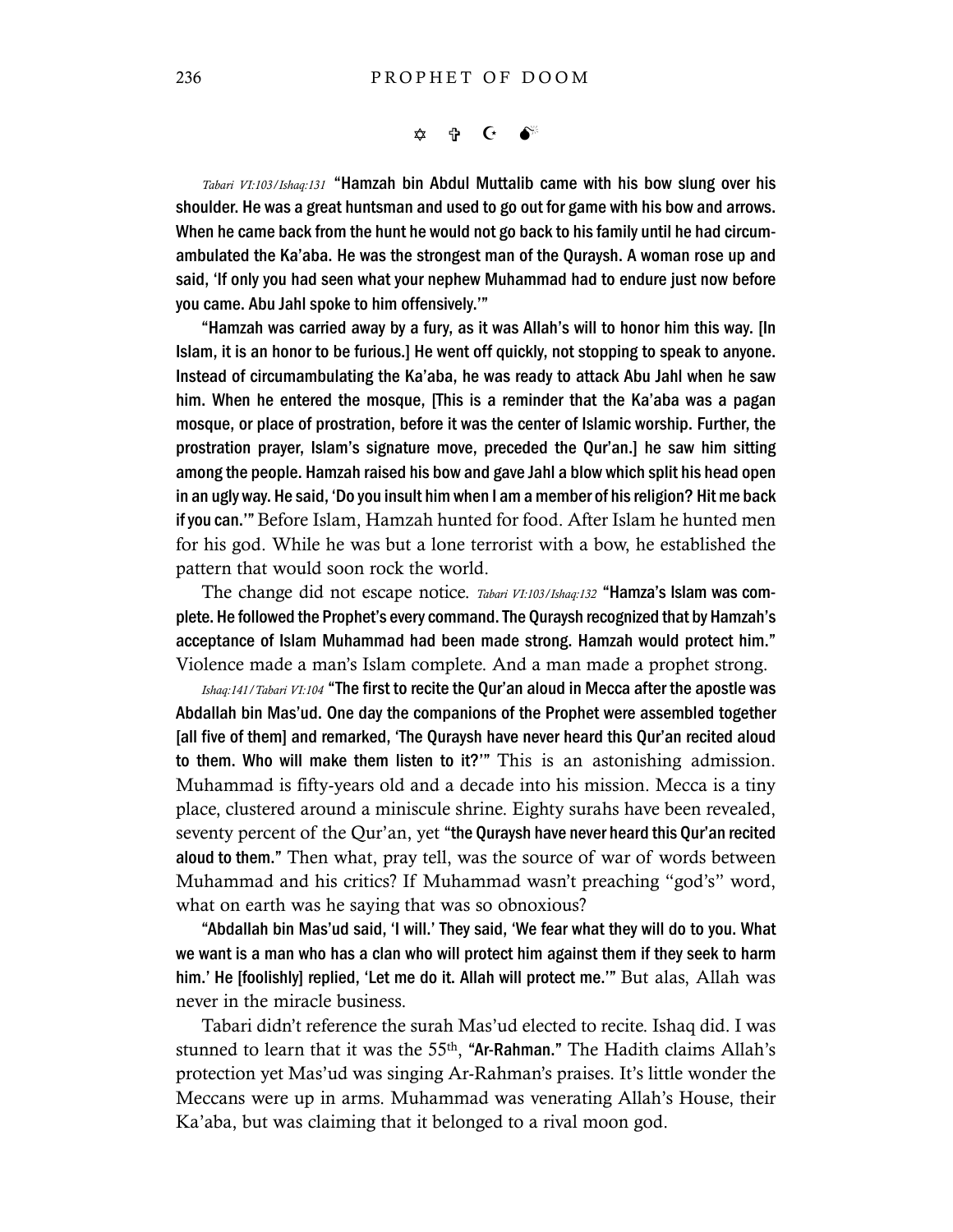*Ishaq:141* "The next day Ibn Mas'ud went to the Ka'aba in the late morning when the Quraysh were gathered in groups. He turned toward them as he recited: *055.001* "Ar-Rahman bestowed the Qur'an. He created man. He has taught man eloquent speech (and intelligence). The sun and moon are made punctual, following courses, they revolve to a computation." (According to the Islamic god, the sun moves, not the earth.) "Ar-Rahman created the herbs (or stars) and the trees all of which prostrate themselves."

Mas'ud proudly proclaimed: *055.014* "He created man of fermented clay dried tinkling hard like earthen ware, and created jinn from the white-hot flame of fire. How many favors of your Lord will you both (men and jinn) deny?" Ar-Rahman, like Allah, made man as one would distill alcohol. *055.019* "He has set the two seas [not seven] in motion that flow side by side with a barrier between them that they cannot cross. [Wrong again.] How many favors of your lord will you both deny?" How many lies must the dark spirit of Islam utter before Muslims deny him?

The first Meccan Qur'an recital turned nasty with these words: *055.031* "Soon We will dispose of you both (men and jinn) by applying Our two armies. How many favors of your Lord will you both deny?" A second translation reads, "We shall soon be free to turn on you, O weary caravans." Muhammad would soon prosper by raiding Meccan caravans. *055.035* "There will be let loose on you both white-hot flames of fire and smoke that chokes so that you will not be able to defend yourselves. How many favors of your Lord will you both deny?" Ar-Rahman makes jinn out of the same material he will use to torture men. That means the dark spirit of Islam intends to send his demons after us. And, lest we forget, this spirit considers torture a "favor."

Mas'ud continued to recite the "Ar-Rahman" surah to the Meccans: *055.041* "The sinners will be seized by their forelock and feet. Which of the favors of your Lord will you then deny? This is the Hell the sinners called a lie. They will go round and round between its fierce fires and boiling water. Which of the favors of your Lord will you then deny?" Apart from Satan, can you imagine any spirit suggesting that burning and scalding were favors?

Having sickened the Quraysh with demonic torments, Mas'ud teased them with decadence. *055.046* "For him who lives in terror of his Lord are two Gardens containing delights: shade, two fountains flowing, fruits in pairs. Reclining on carpets lined with silk brocade, fruits hanging low. In them virginal females with averted glances (desiring none but you), undeflowered by men or jinn. Is the reward of goodness aught but goodness?" Ar-Rahman has just labeled decadence "good," and living in terror is the path to Paradise. *055.062* "And beside this, there are two other Gardens, rich green in color from plentiful watering. In them will be two springs, gushing forth, and fruits. And beautiful companions, virgins cloistered in pavilions, undefiled by men and jinn, reclining on green cushions and rich mattresses. Which of the favors of you Lord will you both deny?"

I would have liked to have seen the reaction on the Meccan's faces as they listened to Muhammad's "religious disciple" recite this demonic message. *Ishaq:141/Tabari VI:104* "The Meccans took notice of Mas'ud. 'What on earth is this son of a slave's mother saying?' Then they said, 'He is reciting some of what Muhammad has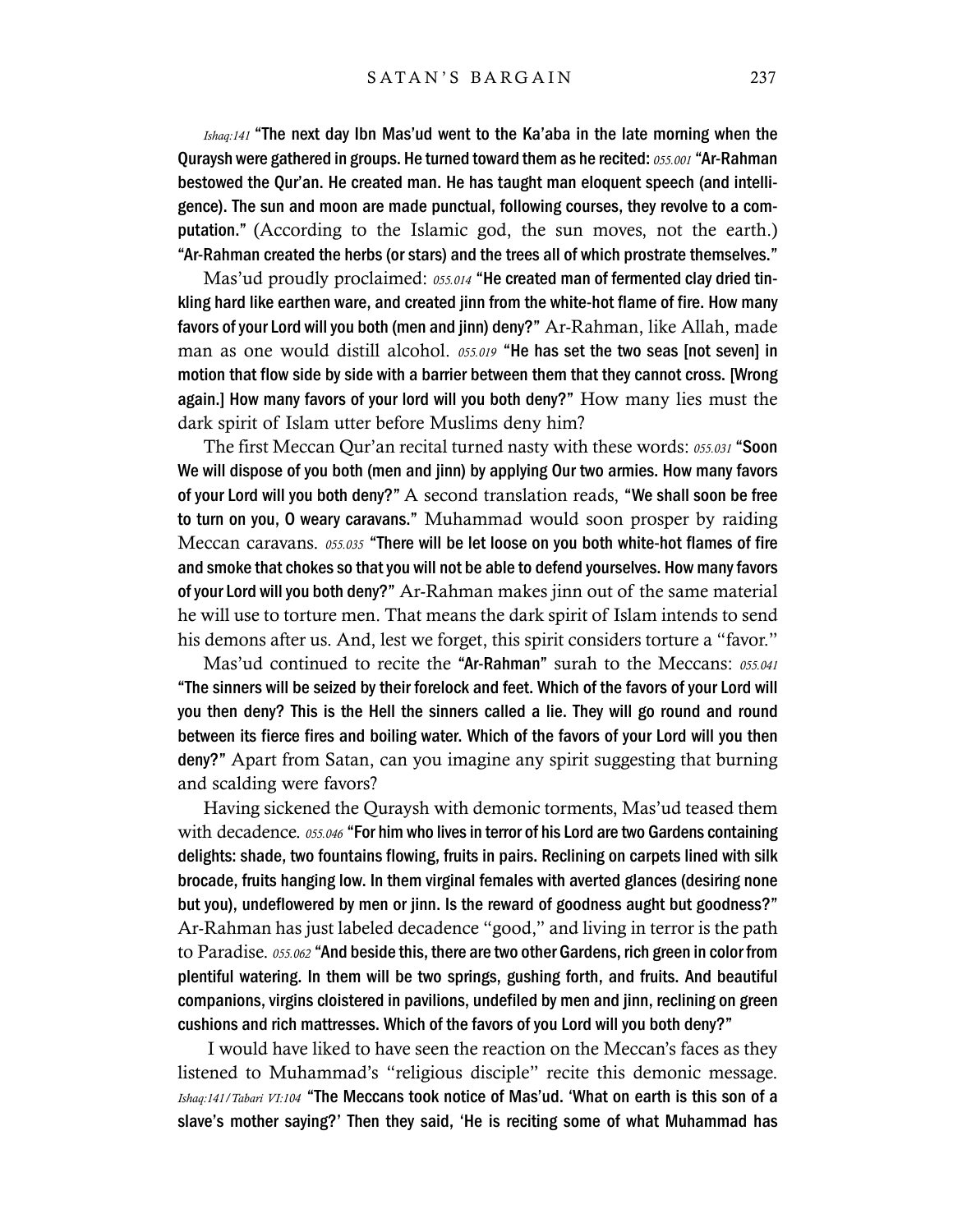prayed.' [Not recited, prayed. These fantasies represented Muhammad's cravings.] They rose up and began to hit him in the face. [So much for Allah's protection.] He continued to recite as much as Allah willed that he should, and went back to his companions with the marks of their blows on his face. They said, 'This is what we feared would happen to you,' but he replied, 'The enemies of God [Ar-Rahman?] were never more despicable in my sight than they are now. If you wish, I will do the same thing to them tomorrow.' They replied, 'No, you have done enough.'" It's the cause and effect of Islam. The religion causes Muslims to hate anyone who isn't a Muslim. It's a condition that persists to this day.

The Sira follows this incriminating encounter with another. Muhammad was afraid to recite the Qur'an in public so the Meccans eavesdropped outside his mud hut one night. *Ishaq:143* "When they heard the Qur'an they said in mockery, 'Our hearts are veiled, we do not understand what he is saying. There is a load in our ears.' Then Allah revealed, 'And when you recite the Qur'an we put between you and those who do not believe a hidden veil. They turn in aversion.' In secret counsels the mockers say, 'They are following a man bewitched.'"

The next Ishaq segment is omitted by Tabari. I can only assume that the historian couldn't find a credible supporting Tradition or he had collected enough contrary Hadiths to question its veracity. *Ishaq:143* "The Quraysh showed their enmity to those who followed the Apostle. Every clan which contained Muslims attacked them, imprisoning them, beating them, allowing them no food or drink, and exposing them to the burning heat of Mecca, so as to seduce them from their religion. Some gave way under pressure of persecution, and others resisted." Considering that Muhammad had threatened to slaughter the Quraysh, they may have been justified. Further, the doctrine Muhammad was espousing was corrosive. It turned peaceful men into killers.

Ishaq was able to provide only one example of abuse. *Ishaq:144* "A rock was put on a slave's chest. When Abu Bakr complained, they said, 'You are the one who corrupted him, so save him from his plight.' 'I will do so,' said Bakr. 'I have a black slave, tougher and stronger than Bilal, who is a heathen. I will exchange him.' The transaction was carried out." Even when these boys did something right, it was wrong. Trading slaves wasn't religious, and calling a black man a "heathen" was racist.

*Tabari VI:103* "Umar bin al-Khattab [the Caliph who ruled during Islam's bloodiest conquests] was a staunch and mighty warrior. He accepted Islam, as had Hamzah before him. The Messenger's Companions began to feel stronger." *Ishaq:155* "Umar became a Muslim, he being a strong, stubborn man whose protégés none dare attack. The prophet's companions were so fortified by him and Hamza that they got the upper hand on the Quraysh. 'We could not pray at the Ka'aba until Umar became a Muslim, and then he fought the Quraysh until we could pray there.'" The warrior's acceptance of Islam enabled the prophet to change his qiblah from faith to power, from religion to politics, from a war of words to a clash of arms. While the results of Umar aligning his sword with Muhammad's mission are undeniable, one question lingers.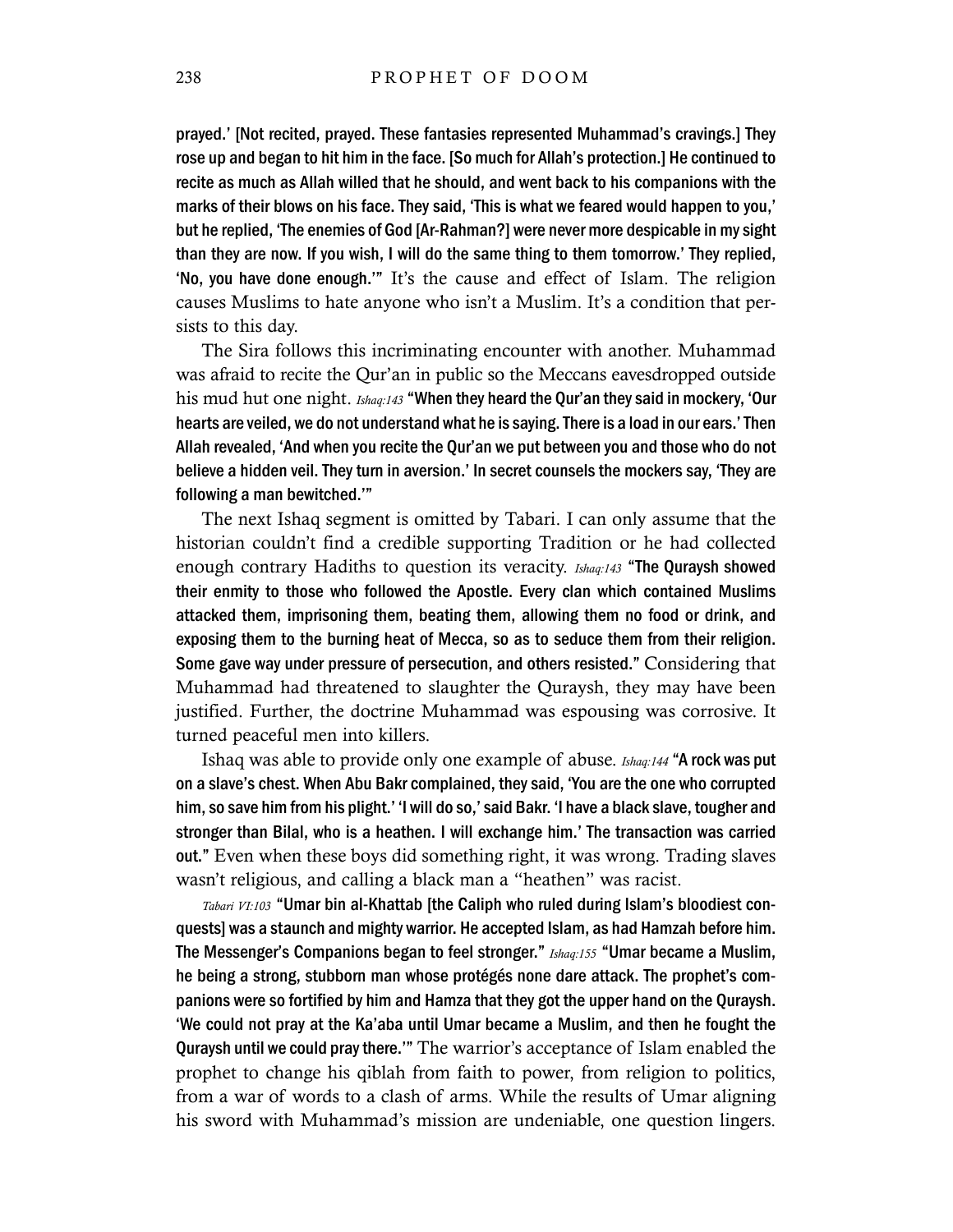Why did he join the fledgling force?

Did Muhammad lure Umar into Islam with promises of drunken orgies? "Delights in gardens of pleasure, on couches facing one another; a cup from a gushing spring of wine, white, delicious to the drinkers. None shall be made mad or exhausted thereby." "On thrones raised high, with maidens incomparable. Lo! We have formed their companions as a special creation, and made them to grow a new growth. We made them virgins—pure and undefiled, lovers, matched in age, for those on the right hand."

Or did Muhammad terrorize Umar into submission with his depictions of hell: "Soon will I fling them into the burning Hell Fire! It permits nothing to endure, and nothing does it spare! It darkens and changes the color of man, burning the skin! It shrivels and scorches men." "Let him beware! If he does not desist, We will seize him, smite his forehead, and drag him by the forelock!" "For the rejecters is Entertainment with Boiling Water and roasting in Hell Fire." "Truly Hell is as a place of ambush, a resort for the rebellious." "Therein taste they neither coolness nor any drink save a boiling water and a fluid, dark, murky, intensely cold, paralyzing, a fitting reward." "They will eat thorns and fill their bellies with the heads of flaming devils. Then on top of that they will be given a mixture made of boiling water to drink especially prepared." "We have prepared the doom of Hell and the penalty of torment in the most intense Blazing Fire. When they are flung in, they will hear the terrible drawing in of their breath and loud moaning even as the flame blazes forth, roaring with rage as it boils up, bursting with fury, plucking apart his body right to the skull! Eager to roast; dragged by the head, Hell shall claim all who flee."

Or do you suppose he tempted him with booty, a share in Khadija's Profitable Prophet Plan? "As for the favor your Lord has bestowed upon you, Muhammad, announce it!" "Soon your Lord will give you so much you shall be pleased. He found you poor and enriched you." "Of the bounty of your Lord let your discourse be." "Muhammad claims that Allah has sent him as His Messenger with this religion so that the treasures of Chusroes and Caesar will be given to him by conquest." "I want them to utter one saying. If they say it, the Arabs will submit to them and the non-Arabs will pay the jizyah tax in submission." "The use of booty from the spoils of war are lawful and good." "Know that one fifth of what you acquire as booty is for Allah and His Apostle." "If they ask you of the benefits of accruing the spoils of war, tell them, 'The benefits belong to Allah and His Messenger [and will be shared with Umar].'" I don't know if Umar is in Hell with Allah tormenting infidels or lounging in the Brothels of Bliss. But I do know Islam made the Islamic warrior king very, very rich!

Ishaq went to great lengths to explain Umar's conversion. *Ishaq:156* "Umar said, 'I am making my way to Muhammad, the apostate who has split up the Quraysh and made a mockery of our traditions, to kill him.' 'Your sister, Fatima, has become a Muslim so you had better go and deal with her first.' Umar heard her reciting Khabbab [There is no surah by that name and it isn't referenced in the text.] as he came near the house. He said, 'What is this balderdash?' 'You have heard nothing,' she lied. 'By Allah, I have,' Umar said, striking his sister in the face and wounding her. When he saw the blood, he felt sorry and asked to hear what Fatima was reciting. 'You are unclean in your polytheism and only the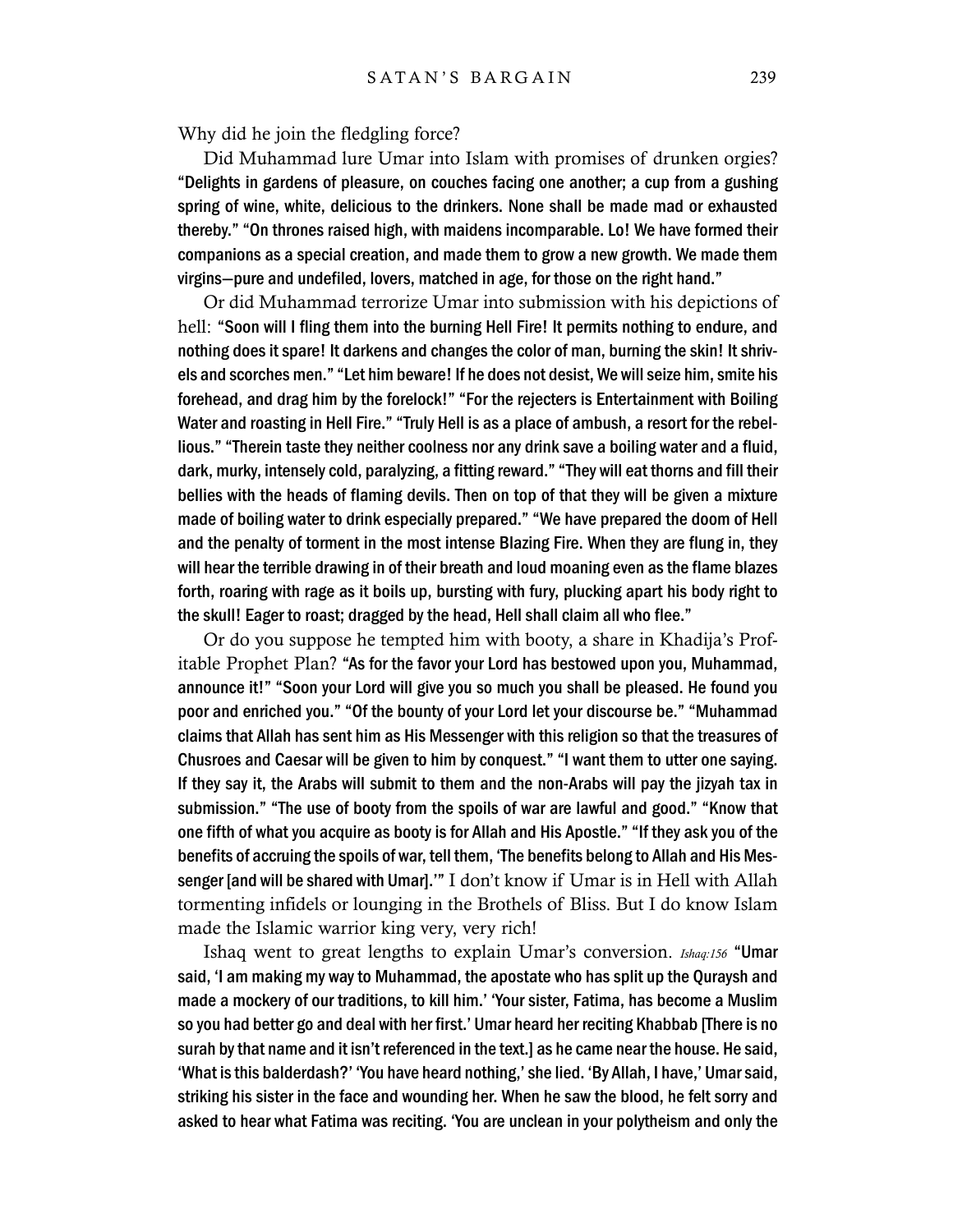clean may listen to it.'" He washed his hands of the violence he had inflicted and she graced him with a little recital. The brute proclaimed: "How fine and noble is this speech. Lead me to Muhammad so that I may accept Islam."

Leaving the Sira and returning to the Sunnah we discover: *Tabari VI:106* "The revelation from Allah was coming to the Prophet continuously, commanding and threatening those who showed open hostility to him, and vindicating him against those who opposed him." And so it would be. Reading the ninety Meccan surahs is like listening to a decade-long argument. They said, "You are a lying, plagiarizing, charlatan, a fraud and a sorcerer. There is surely a motive behind all of this madness." He said, "I am not a lying madman or a demon possessed sorcerer. And because you have mocked me, I will bring you slaughter." With that recap, we can dispense with the remaining score of Meccan surahs and move on with the story.

At this point, Ibn Ishaq reveals a stunning temptation—one which I have entitled "The Quraysh Bargain." *Ishaq:132-3* "Utba, who was a chief, said while sitting in a Quraysh assembly, 'Why don't I go to Muhammad and make some proposals to him? If he accepts, we will give him whatever he wants, and he will leave us in peace.' They thought it was a good idea, because if they tried to negotiate with him they would no longer be blamed for his actions. So Utba went to the Prophet, who was sitting in the mosque by himself, and said, 'O my nephew, you are one of us yet you have come to our people with a matter that is dividing the community. You are ridiculing our customs. You have insulted our gods and our religion. You have even declared that our forefathers were infidels. So listen to me and I will make some suggestions, and perhaps you will be able to accept one of them.' The Apostle agreed. Utba said, 'If what you want is money, we will gather for you some of our property so that you may be the richest man in town. If you want honor, we will make you a chief so that no one can decide anything apart from you. If you want sovereignty, we will make you king. And if this demonic spirit which has possession of you is such that you cannot get rid of him, we will find a physician for you, and exhaust our means trying to cure you. For often a demonic spirit gets possession of a man, but he can be rid of it.' The apostle listened patiently." Wow! The Sira is incriminating.

While Muhammad hesitated, the Meccans went on the offensive—hitting every one of his hot buttons. They charged: *Ishaq:134* "'Muhammad if you don't accept our offer then ask your Lord to give us the land and water we lack, for we are shut in by these mountains, we have no river, and none live a harder life than we do." With this they destroyed Muhammad's stated justification for preaching Islam. The Meccans weren't gluttonous as Muslims claim. "If you speak the truth, resurrect Qusayy for us for he was a true shaikh, so that we may ask him whether what you say is accurate." The Quraysh correctly identified the true patriarch of Islam, the founder of the Ka'aba Inc., and the man who invented the scam Muhammad coveted."If you do this we will believe you and know that God has sent you as an apostle as you claim.'"

Muhammad did nothing, so…"Well then at least ask your god to send an angel to confirm your depictions of paradise and give you the mansions and gold you obviously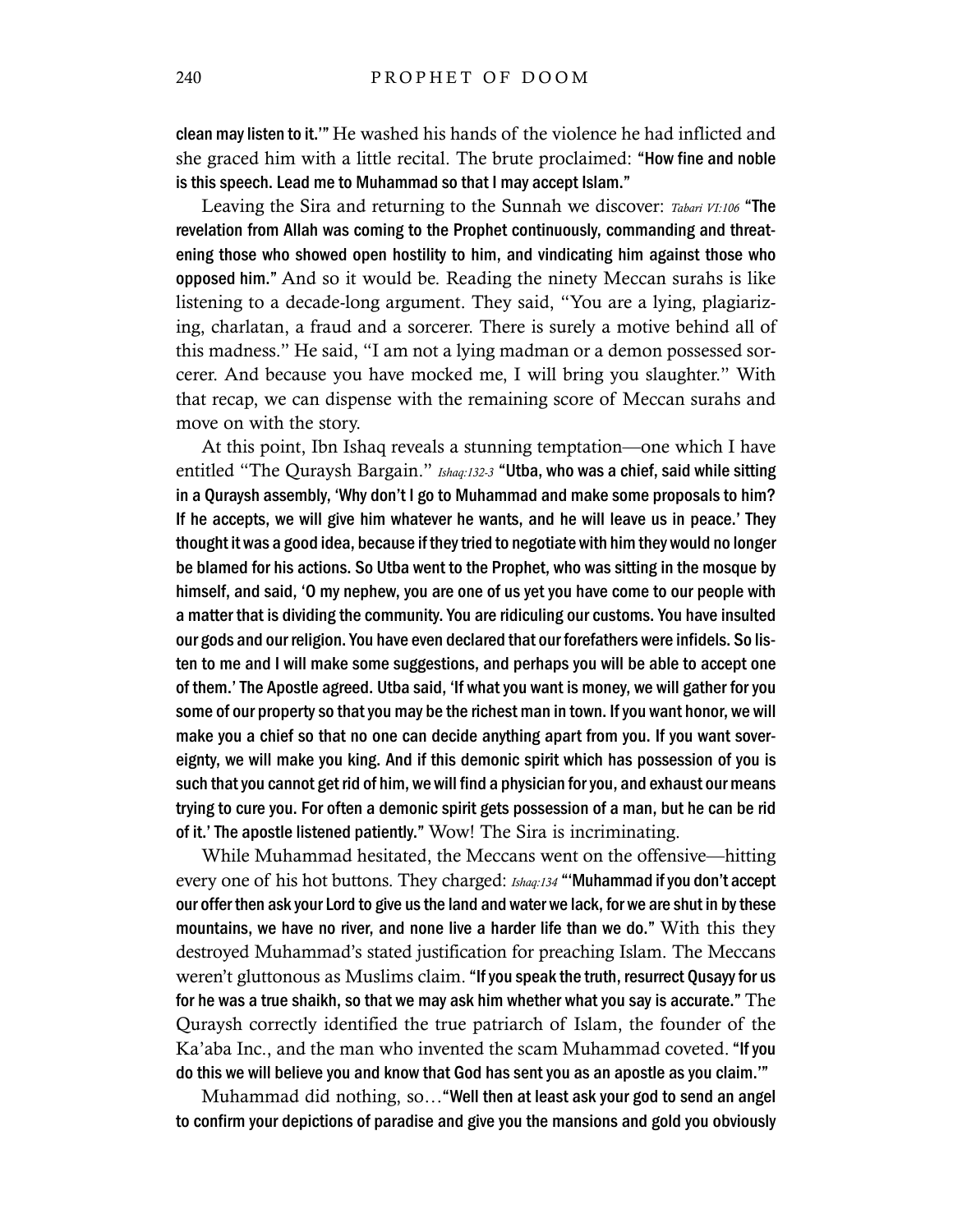crave. If not that, then send us the Day of Doom you threaten us with, for we will not believe you until you perform a miracle." The Meccans knew that a prophet devoid of prophecies and miracles couldn't be what he claimed. What's more, they knew that his god was powerless. "Why doesn't your god help you? Didn't he know that we were going to present you with these opportunities to prove yourself? Listen, Muhammad; we know the truth. Information has reached us that you are taught by this fellow in Yemen called al-Rahman. By Allah, we will never believe in Ar-Rahman." The Meccans even knew the source of the Qur'anic revelations, a Hanif named after their god. "'Alright then, our conscience is clear.' When they said this the Prophet got up and left." The Quraysh saw right through Muhammad's prophetic act. They exposed him and laid him bare, just as we are doing today.

As you read these words remember that the Sira's Hadith are not only considered to be divinely inspired scripture, they represent Islam's most essential writings. The Sira provides the lone chronology of Muhammad's words and deeds written within three centuries of his death. *Ishaq:135* "'Muhammad, your people have made certain propositions…. They asked you for things so that they might know that your position with God is as you say it is so that they might believe and follow you, and yet you did nothing. They even asked you to hasten the punishment you are frightening them with, but you could not do it.' The Prophet went to Khadija, sad and grieving." Ishaq tells us that the Quraysh escalated their verbal assault, calling Muhammad a "sorcerer—spitting and blowing," an "insane poet—preaching in rhyme," and "demon possessed—whispering delirium." They said that his Qur'an was plagiarized—"fairy tales of the ancients." Yet with each new iteration, his familiar spirit had a ready Qur'anic verse—ever escalating the war of words.

One of the most bizarre facets of this new game of "put up or shut up" involved some Jewish rabbis from Yathrib. The Quraysh sent emissaries to test Muhammad's claim that he was the last of the Biblical prophets. We're told that the rabbis laid down a challenge. *Ishaq:136* "Ask him about the Mighty Traveler who reached the confines of both East and West. Ask him what the spirit is. And ask him what happened to the men who disappeared in ancient days. If he does not know he is a rogue, a forger, so treat him as you will." While the Jews asked no such questions, the Meccans convinced Muhammad that they had. "So Muhammad said to the emissaries, 'I will give you the answers tomorrow.' But the Apostle waited for fifteen days without a revelation from God on the matter, nor did Gabriel come to him, so the people of Mecca began to spread evil reports." Fact is, the Meccans had fingered the Yemeni Hanif (and thus God), and our hero couldn't ask the Yathrib Jews (and thus Gabriel) because he thought that they had composed the challenge.

Left to his own devices, Muhammad didn't do very well. He said that the answers finally came to him in the form of the 18<sup>th</sup> surah—aptly named "The Cave." The last time he was on his own searching for god in all the wrong places, Satan had met him there. This time his spirit friend said that the "Mighty Traveler" was a Muslim: *018.083* "They ask about Dhu'l-Qarnain [Alexander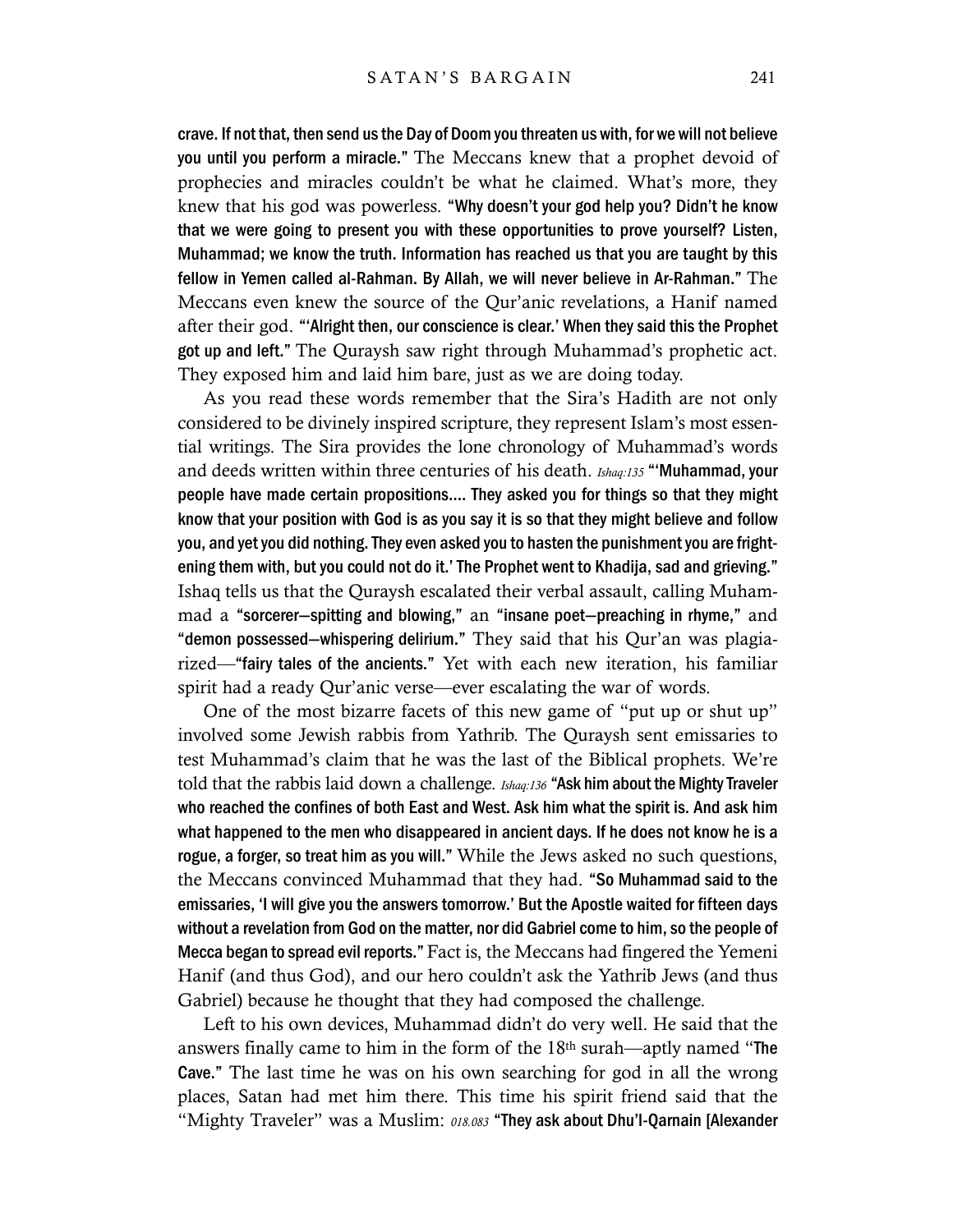the Great]. I shall recite to you something of his story. We established him and gave him the means to do everything. So he reached the setting place of the sun and saw that it set in a muddy spring of hot, black water. Around it he found people. He asked if he might punish them." The story goes on to talk about extraterrestrials, mythical people, and to claim that the pagan Alexander was a Muslim. I'll present the entire story in the last chapter as it ultimately points to our destiny.

The "men who disappeared," according to the Qur'an, were Moses and his servant. They went sailing looking for a fish and some buried treasure. The inane story unfolds at the 60<sup>th</sup> verse and continues until god sends Alexander off looking for the extraterrestrials.

The verses that precede these "answers" focus on Satan, "hell fire, punishments, deceptions, and annihilations." I can only assume that the "spirit" is the Devil himself. In fact, "The Cave" surah ends with: "We have prepared Hell for the hospitality of the infidels…because they disbelieved and mocked My Signs and Messengers."

However, Ishaq believes the "men who disappeared" were "the dwellers of the cave of Raqim." Beginning at the 18<sup>th</sup> verse, Allah claims that some men stayed in a cave for 300 years and argued about dogs. Ahmed Ali, in his translation of the Qur'an says that the cave is the place the Dead Sea Scrolls were found. That's hilarious in that the Qumran scrolls prove that the Qur'an is a lie.

What this all means is, without Jewish and Hanif inspiration, Muhammad didn't do very well. The 18th surah is the Qur'an's most foolish.

At this point, Tabari picks up the trail of the Quraysh Bargain. The Meccans clearly understood Muhammad's motives. In one of Islam's most revealing Hadiths, we discover: *Tabari VI:106* "The Quraysh promised Muhammad that they would give him so much wealth that he would become the richest man in Mecca [money], they would give him as many wives as he wanted [sex], and they would submit to his commands [power]." They didn't bother tempting him with an acknowledgment of his prophetic claims—by agreeing that he really was Allah's Messenger. The Meccans knew that the prophet gig was just a means to an end.

"The Quraysh said, 'This is what we will give you, Muhammad, so desist from reviling our gods and do not speak evilly of them.'" This bargain was proposed on the basis of accommodating the Meccan gods. The deal was clear; the stakes were high. Sex, power, and money were being offered in exchange for total capitulation. The oneness of Allah was all that separated Muhammad's Islamic doctrine from Qusayy's scam. If the messenger accepted, he was through as a prophet, and Islam was finished as a religion.

*Tabari VI:107* "'If you will do so, we offer you something which will be to your advantage and to ours.'" The prophet was evidently intrigued, tantalized perhaps. They held the keys to the Ka'aba Inc. and were offering him a founder's share. This could be good…"'What is it,' he asked. They said, 'If you will worship our gods, Al-Lat and Al-Uzza, for a year, we shall worship your god for a year." Once again, it's both perplexing and incriminating that the Quraysh don't name Muhammad's god.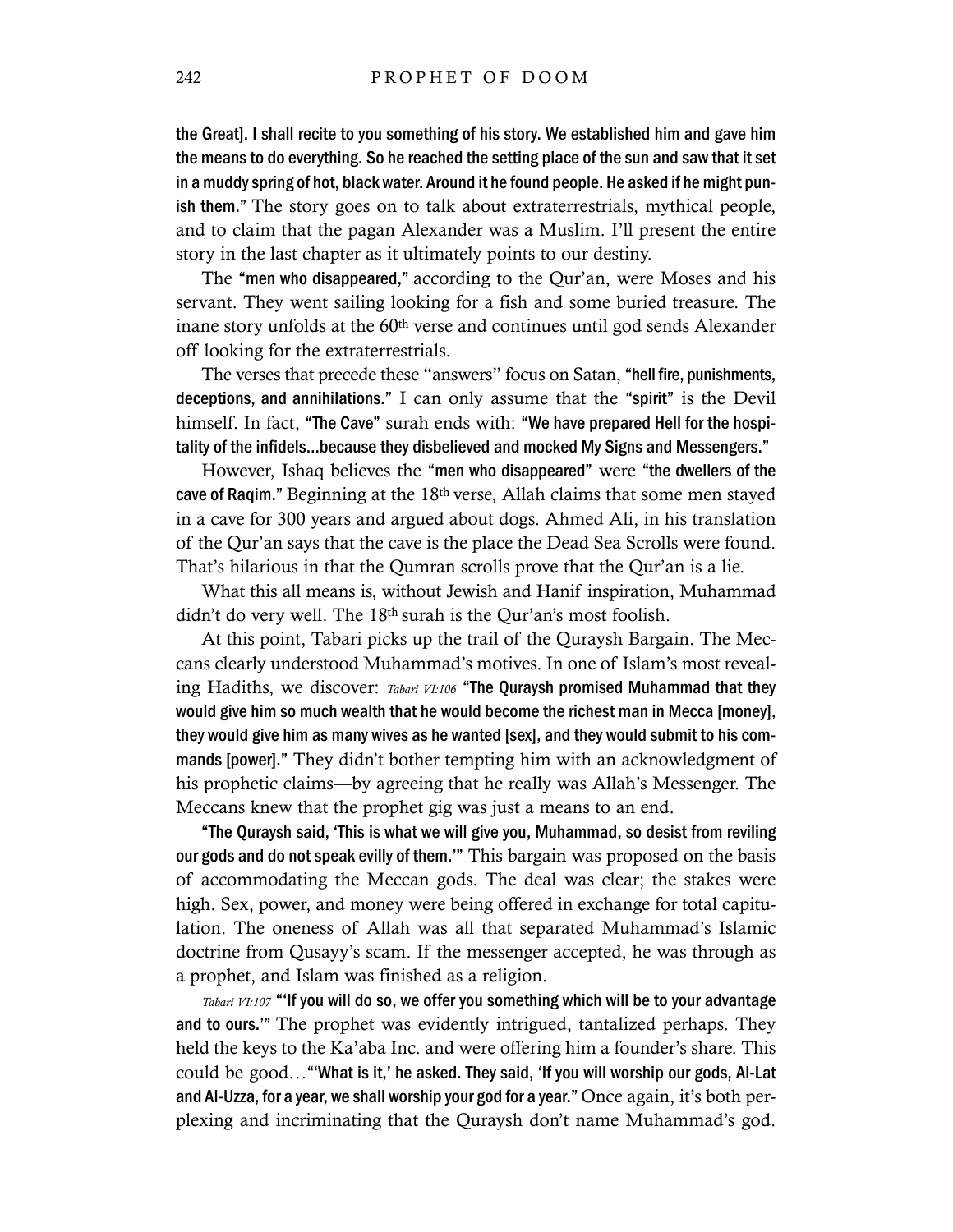After all, Allah was *their* god. In fact, Allah was supposed to be the proud poppa of Al-Lat (the female form of Allah) and Al-Uzza.

There is but one explanation for this omission. Muhammad was still referring to his god as Ar-Rahman, the deity of the Yemeni Hanifs. Those who codified the Qur'an decades later simply swapped Ar-Rahman's name out of some of the later Meccan surahs and replaced it with Allah. This change is confirmed by a Hadith contemporaneous to these events: *Ishaq:162* "Abu Jahl met the Apostle and said, 'By Allah, Muhammad, you will either stop cursing our gods or we will curse the god you serve.' So the Qur'an verse was revealed, 'Do not insult those [gods] to whom they pray lest they curse God wrongfully through lack of knowledge.' [Qur'an 6:108] I have been told that the Apostle then refrained from cursing their gods, and began to call them to Allah [rather than Ar-Rahman]." The critical word is: "began."

*Tabari VI:107/Ishaq:165* "Walid, As, Aswad, and Umayyah said, 'Muhammad, come and let us worship that which you worship and you worship what we worship. We shall combine in the matter and shall make you a partner in all our undertakings. [The Ka'aba Inc.—the legacy of Qusayy's religious scam was still the principle game in town.] If what you have brought is better than what we already have, we will be partners with you and take our share, and if what we have is better than what you have, you shall be a partner with us in what we have, and you shall have your share of it." Their schemes were virtually indistinguishable. They were only squabbling over ownership.

Muhammad's immediate response to the Quraysh Bargain should tell us all we need to know about Islam's lone prophet. He didn't say no. He hesitated, and was clearly tempted to worship Al-Lat and Al-Uzza if it meant money, sex, and power. "Let me see what revelation comes to me from my Lord [not Allah],' he replied."

Although I can't prove it using the Islamic Traditions, in my opinion, Muhammad went to his aging wife Khadija and asked her what she thought he should do. After all, she had been the founder of Islam—the inspiration behind the Profitable Prophet Plan. I think Khadija scuttled the deal. More wives would have been competition. And although she would have relished the prestige of being a shareholder in the Ka'aba Inc, what was she going to do with more money? She was over seventy years old and near death.

So Khadija nixed the deal: "Then, the following inspiration came from the Preserved Tablet: 'Say: O disbelievers! I worship not that which you worship; nor do you worship that which I worship, And I shall not worship that which you worship, nor will you worship that which I worship. To you your religion and to me my religion.'" Sorry Tabari, I know that is what the Hadith says but it just ain't so. The 109<sup>th</sup> surah, from which this revelation was quoted, was among the first handed down. It was revealed a *decade* before this bargain was struck. So what *really* happened?

Khadija died (or was killed), and Muhammad accepted the deal. The very next line in The History of al-Tabari, *Muhammad at Mecca*, confirms my theory: "Satan Cast a False Revelation on the Messenger of Allah's Tongue." Possessed by the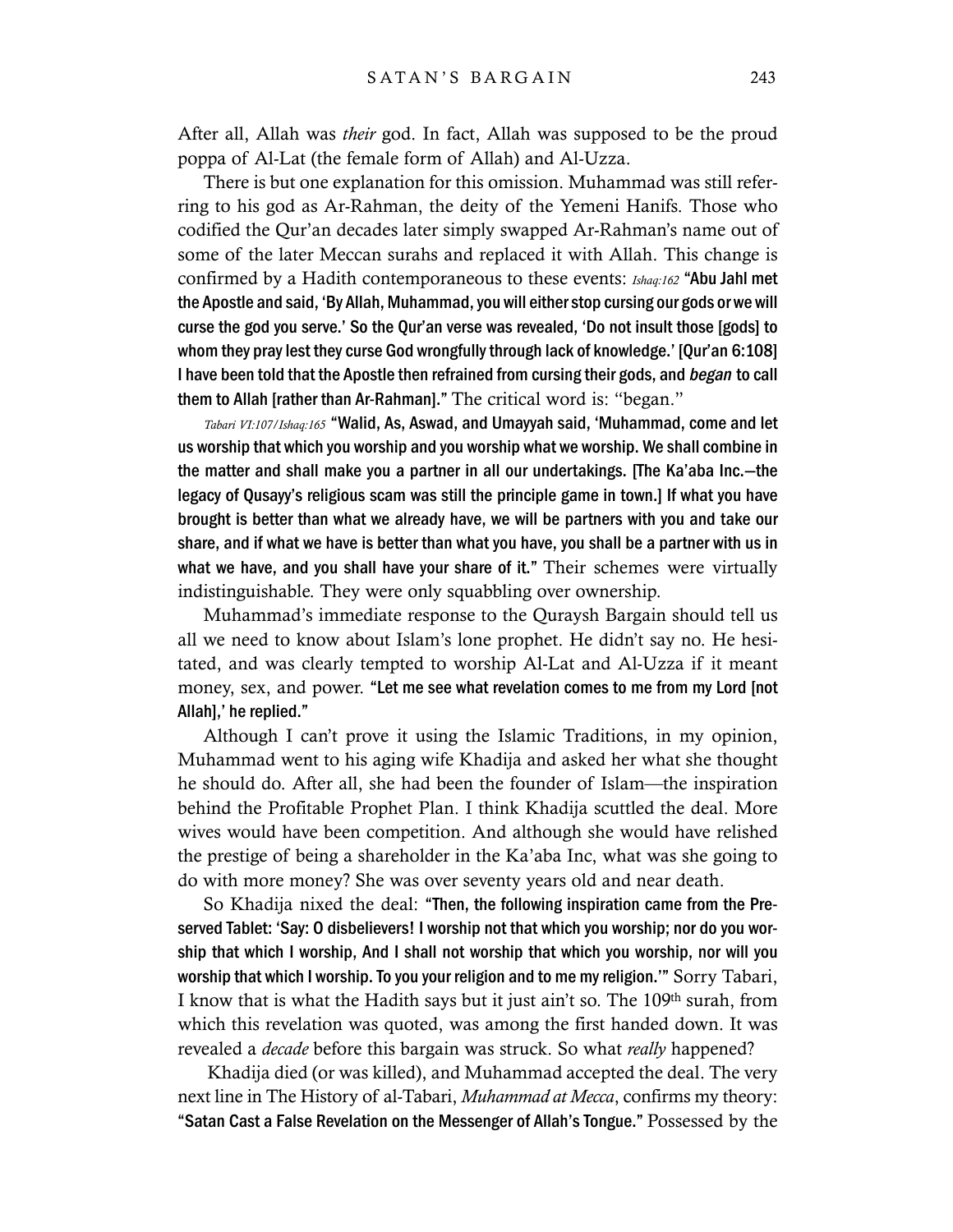Devil, Muhammad chose poorly. He succumbed to his demonic urgings and began to worship Al-Lat and Al-Uzza. He was finished as a prophet.

While the Islamic spin-meisters in Baghdad tried their best to put lipstick on this camel, the whole affair was as ugly as it was deadly. No matter how valiantly they attempted to excuse Muhammad's behavior, a pig in makeup is still a swine. *Tabari VI:107* "The Messenger was eager for the welfare of his people and wished to effect reconciliation with them in whatever way he could. It is said he wanted to find a way to do this, and what happened was as follows:" Before we wallow in what follows, I'd like to poke a hole in the excuse. Muhammad's people were long gone. He had sent them off to Abyssinia for fear they would be seduced. And the notion of reconciling himself to the pagans is laughable. Muhammad had done nothing but harangue them for a decade now, calling them names barely suitable for print. When they teased him he said, "I will bring you slaughter." Sorry, Muslim apologists, I don't think so.

The isnad, or chain of reciters, introducing the Hadith reads: "Ibn Mumayd-Salamah-Muhammad Ibn Ishaq-Yazid bin Ziyad al-Madani-Muhammad bin Ka'b al-Qurazi:" I share this because of what happened to Salman Rushdie. He wrote a novel based upon what these champions of Islam had to say. Muslims went berserk. They had Rushdie's book banned and panned. They nailed Satanic Verses to crosses and burned it during hostile rioting. The Ayatollah Khomeni, the leader of the Islamic world at the time, put a fatwa on Rushdie, offering his fellow Muslims a million dollars for the writer's head.

Yet Rushdie had merely exposed Islam's own Traditions. So why get mad at him? Was Muhammad so perverse and Islam so corrupt that modern clerics have to hide the truth for their doctrine to survive? Apparently, yes.

This is what follows: *Tabari VI:108/Ishaq:165* "The Messenger saw his tribe turn on him. He was pained to see them shunning the message he had brought from Allah. So he [abandoned both his message and his god because he] longed for something that would reconcile his tribe to *him*. With his love for his tribe and his anxiety over this it would have delighted him if the obstacle which had made his task so difficult could be removed [so he could accept their generous offer of power, sex, and money]." The only points of contention, thus obstacles to reconciliation, were: Ka'aba custodianship, the number of gods, and the top god's identity (Allah or Ar-Rahman).

"So Muhammad debated with himself and fervently desired such an outcome. Then Allah revealed: 'By the Star when it sets, your comrade does not err, nor is he deceived; nor does he speak out of his own desire. [In truth, he did all three and was about to prove his guilt.] And when he came to the words: 'Have you thought about Al-Lat, Al-Uzza and Manat,' Satan, when he was meditating upon it and desiring to bring reconciliation, cast on his tongue, because of his inner longings and what he desired, the words: 'These are exalted high-flying cranes (goddesses). Verily their intercession is accepted with approval." Simply stated, Muhammad said, "I accept the Quraysh Bargain."

But at what cost? The Qur'anic recitals had been filled with assertions that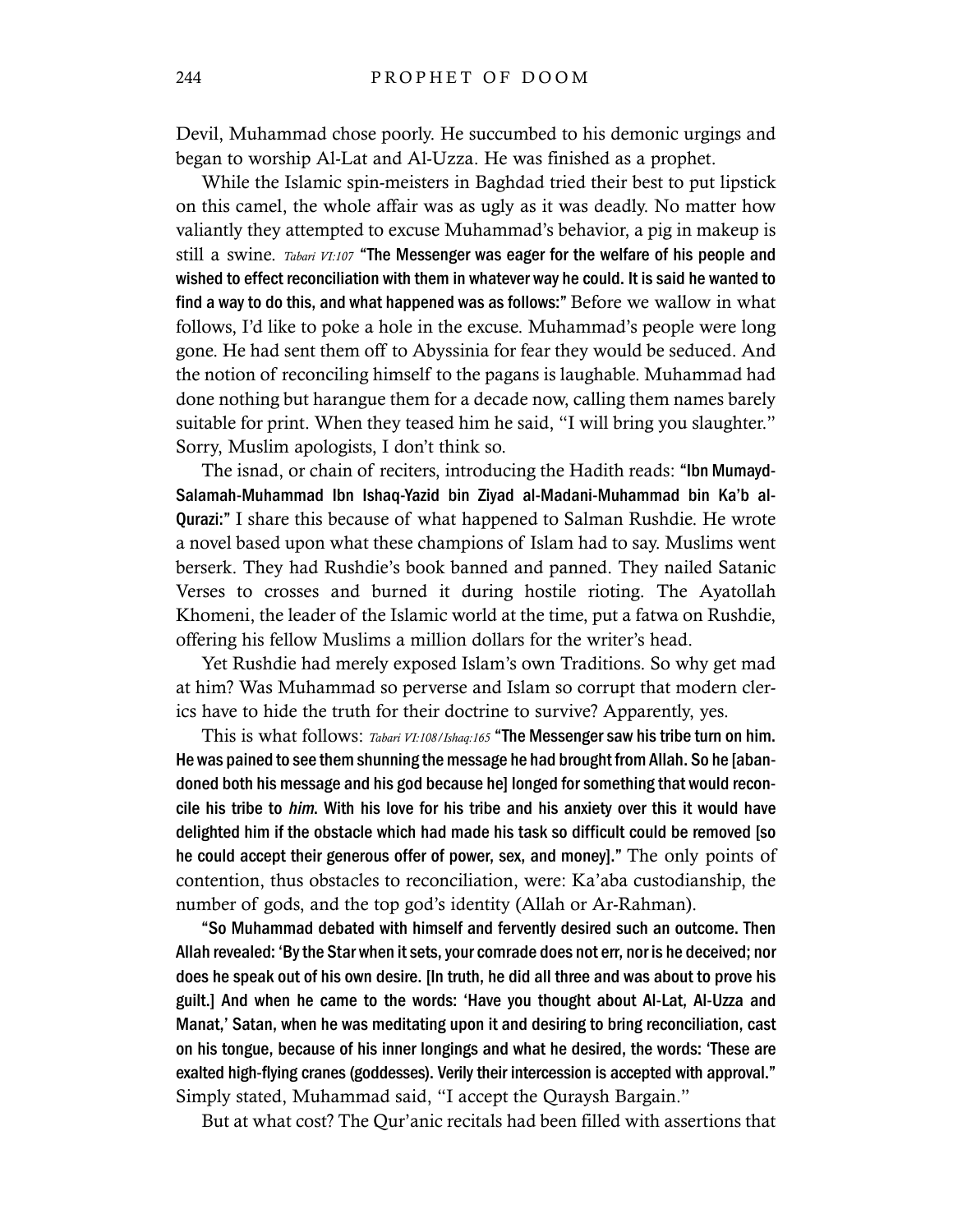there were no intercessors. And four gods were at least three too many for a monotheistic religion. Muhammad had therefore abandoned the central plank of his mission: "There is no ilah but Allah." Islam was no longer monotheistic. What's more, the prophet's grandiose and Messianic claim of being Allah's intercessor was pummeled, stoned by a trio of rock idols. And that wasn't the worst of it. Islam's lone spokesperson had just aligned himself with Satan.

It's little wonder the Ayatollah wanted Rushdie's book burned. It's little wonder the Qur'an urges Muslims not to pry too deeply into Islam or ask questions. The truth is devastating. The Quraysh Bargain and Satanic Verses confirm that Muhammad was demon possessed and that the Qur'an was "inspired" to advance his personal agenda. These Hadiths prove Islam was a fraud, as counterfeit as a \$3 bill. What's more, the Profitable Prophet Plan has been elevated from highly probable to undeniable.

But the Islamic Hadith was not finished burying its prophet. *Tabari VI:108/Ishaq:166* "When the Quraysh heard this, they rejoiced and were delighted at the way in which he spoke of their gods, and they listened to him. While the Muslims, trusting their Prophet in respect to the messages which he brought, did not suspect him of a vain desire or slip. When he came to the prostration, having completed the surah, he prostrated himself and the Muslims did likewise, obeying his command and following his example." Now you know the reason why the world is in such a mess. A demon-possessed man sought to satiate his vain desires, and billions, failing to suspect his fraud, followed his example and obeyed his commands.

If you are a Muslim reading these words, flee this delusion before it's too late. This despicable man and his demonic spirit are not worthy of your soul.

*Tabari VI:108/Ishaq:166* "Those polytheists of the Quraysh and others who were in the mosque likewise prostrated themselves because of the reference to their gods which they had heard, so that there was no one in the mosque, believer or unbeliever, who did not prostrate himself. Then they all dispersed from the mosque."

In the context of the Quraysh Bargain, this passage proves that Islam was nothing more than Muhammad's scheme to take what rightfully belonged to others. It was his personal gateway to money, power, and sex. The Ka'aba Inc.—the religious scam of the patriarch Qusayy—was being cashed in by a covetous and amoral man. The evidence is undeniable. Islam was a plot, not a religion. Allah and Satan were one.

Independent Islamic scholars, even those sensitive to the religion, know that this Satanic indulgence destroyed Islam. They recognize that nothing in the Qur'an can be trusted if the prophet can't distinguish between Godly and Satanic inspiration. And while they have a point, they miss *the* point. Apart from the initial cave demon, there *never* was any spiritual inspiration. The Qur'an, cover to cover, is too foolish, violent, demented, and immoral to be Godly. The Meccans were right: it was from "a madman, a plagiarizing poet, a far-fetched forger, a demon possessed sorcerer. There is surely a motive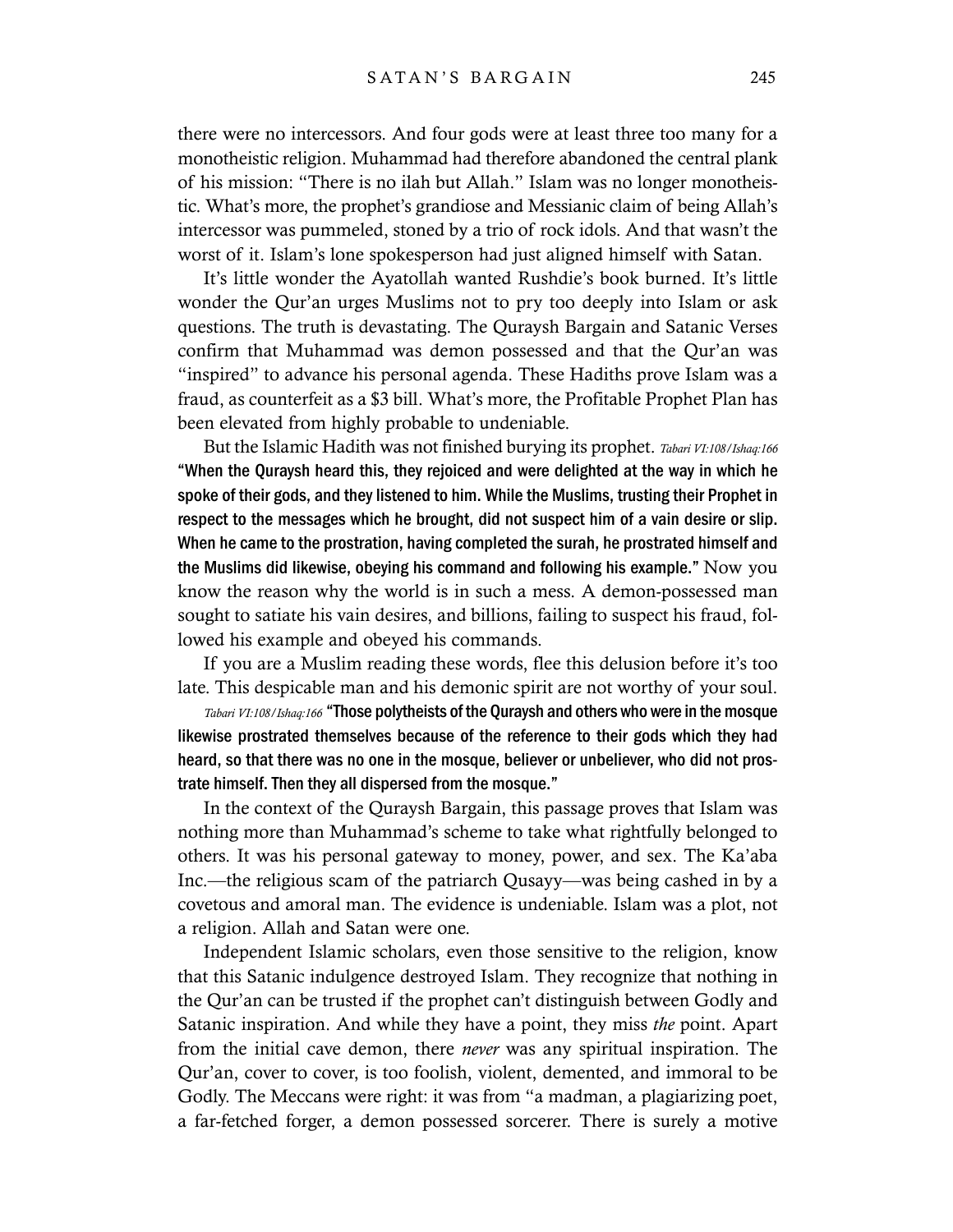behind the Qur'an."

Within the context of these Traditions we must also deal with the lesser issues. The passage confirms that Allah was one of many gods. Muhammad promoted a pagan rock idol. The prostration prayer, the performance that distinguishes Muslims from other religious practitioners, was pagan too. So was the mosque, the cradle of Islamic submission. And the Ka'aba, the center of Islamic obedience, was a pagan shrine. All five pillars of Islam crumbled in the wake of the prophet's Satanic indulgence. There were ilahs beside Allah. Muhammad was Satan's messenger. The prostration was a pagan ritual rather than an Islamic obligation. And everything was rendered naught by a devilish bargain. Even the religious tax became suspect as it was orchestrated by a prophet tempted and trumped by the love of money.

The religion of Islam died that day along with its founder, Khadija. But out of its ashes the political doctrine of Islam emerged. And while the prophet failed, the profiteer soared to ever-greater lows. Acquiescing to temptation, accepting Satan's Bargain, Islam turned from gray to black. As the sun set on the pagans mooning the Meccan moon god, it also set on the religion of Islam, never to rise again.

As much as Muslims would love to absolve themselves and their prophet of the Quraysh Bargain and Satanic Verses by claiming that the Hadiths were "unauthorized," they are unable. Both history and their cover up render their objections moot. Without the reconciliation that followed the Bargain, there was no way to explain: *Tabari VI:109/Ishaq:167* "The news of this prostration reached those of the Messenger's Companions who were in Abyssinia. The people said, 'The Quraysh have accepted Islam.' Some rose up to return. Then angel Gabriel came to the Messenger and said, 'Muhammad, what have you done?'" While that's what the Hadith says, the prophet first mentioned Gabriel's name two years later in Medina. But that's not to say he didn't have visitors. A trio of men, Bakr, Umar, and Hamzah, took their prophet to the woodshed—or at least that's where they would have taken him if Mecca had wood.

Islam's dark spirit was quoted saying: *Ishaq:166* "'You have recited to the people that which I did not bring to you from Allah, and you have said that which He did not say to you.' The Messenger was grieved and feared Allah greatly. So Allah [not Gabriel] sent a revelation to him, consoling him and making light of the affair [of worldly bargains and Satanic indulgences]. He informed him that there had never been a prophet or messenger before who desired as he desired and wished as he wished but that Satan had cast words into his recitation, as he had interjected them on Muhammad's tongue and into his desires."

To hell with truth—literally. Desperate to save his prophetic mission, Muhammad retreated to familiar ground. He claimed that he was as covetous, immoral, demented and ill-advised as every other prophet. He was just dabbling in a little demonic delusion to satiate his cravings for power, sex, and money. It was no big deal.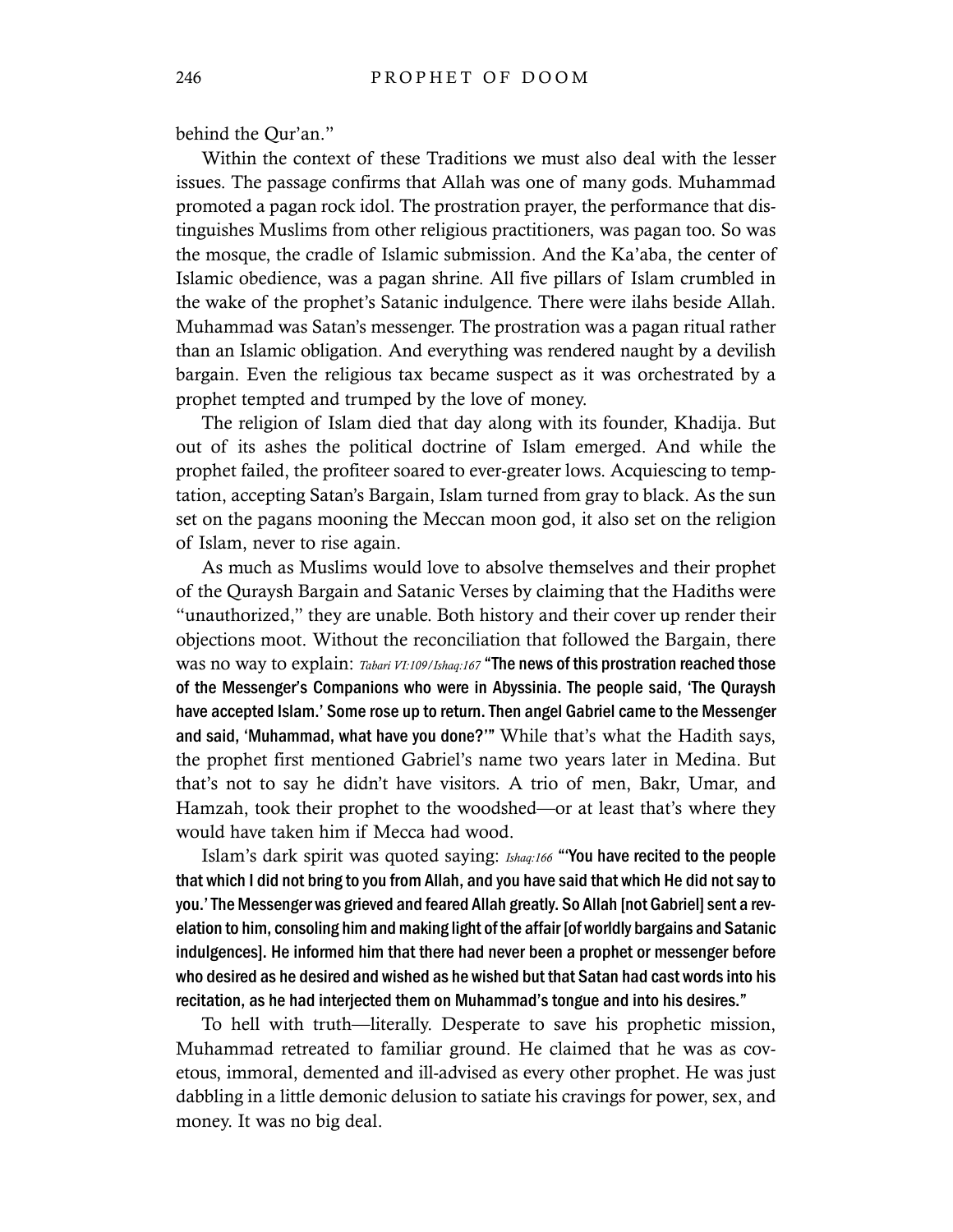Only the Jewish scriptures couldn't bail him out this time. Neither the Torah nor the Talmud contained devilish tales that could be twisted to salvage his sorry soul—so none were given. There were no names dropped, Biblical or otherwise. Muhammad was on his own. No other prophet had ever "desired and wished as he had desired and wished."

The founders of Islam said: *Ishaq:166* "Then Allah annulled what Satan had cast, and established his verses by telling him that he was like other prophets and messengers." Muhammad's lord revealed: "Every Messenger or Prophet before you recited the message Satan cast into his recitation. Allah abrogates what Satan casts. Then Allah established his verses. Allah is Knower, Wise." [Qur'an 22:52]

One lie has been refuted with another. The  $22<sup>nd</sup>$  surah would not be revealed for another decade. In fact, it was one of the final Medina surahs. But by reciting it, Muhammad destroyed his only alibi—denial. Now that the Qur'an has verified the Satanic Verses, Muslims cannot whisk them under the carpet without impugning Allah's credibility along with Muhammad's.

Let's take a quick look at the surah to better understand Muhammad's mindset. But so as not to compound the prophet's error and take the passage out of context, I want you to know that the 47th verse of this late surah speaks of Allah's intended punishment on the Day of Doom. The 48th is about Allah overtaking townships, the 49th speaks of warnings, the 50th forgiveness, and the 51st demeans the inmates of the flaming fire. Somehow that brings us to: *022.052* "Never did We send a messenger or a prophet before you, but, when he framed a desire, Satan threw some vanity into his desire: but Allah will cancel anything (vain) that Satan throws in." A second translation reads: "He recited (the message) Satan proposed. But Allah abolishes that which Satan proposes." Another claims: "Satan made a suggestion respecting his desire; but Allah annuls that which Satan casts." And we have: "whose recitations Satan tampered with, yet Allah abrogates what Satan interpolates; and Allah will confirm His Signs/Revelations: for Allah is all-knowing and wise."

It was such a devilishly delicate matter, so everyone seemed to have a little different take on what Allah allegedly revealed, albeit ten years late. But no matter how you slice it, the Qur'anic excuse confirms that the Satanic Verse episode actually occurred. The Hadith cannot, therefore, be "unauthorized." Muhammad is said to have allowed Satan to throw "some vanity into his desires," (The Quraysh Bargain) and to have allowed Satan to "tamper with the recitations" (The Satanic Verses). Allah then canceled Satan's toss, abolished the Devil's proposal, annulled Satan's cast, or performed an abrogation—the ultimate miracle of the Qur'an. He never denied the Quraysh Bargain or the Satanic Verses. Therefore, Muslims can't either.

Allah abrogating the Devil aside, the Qur'anic justification for the Satanic Verses ends with this treasure of spiritual inspiration: *022.053* "That He may make the suggestions thrown in by Satan, the Devil's proposals, but a trial and temptation for those in whose hearts is a disease. Verily the wrong-doers are in a schism. And those on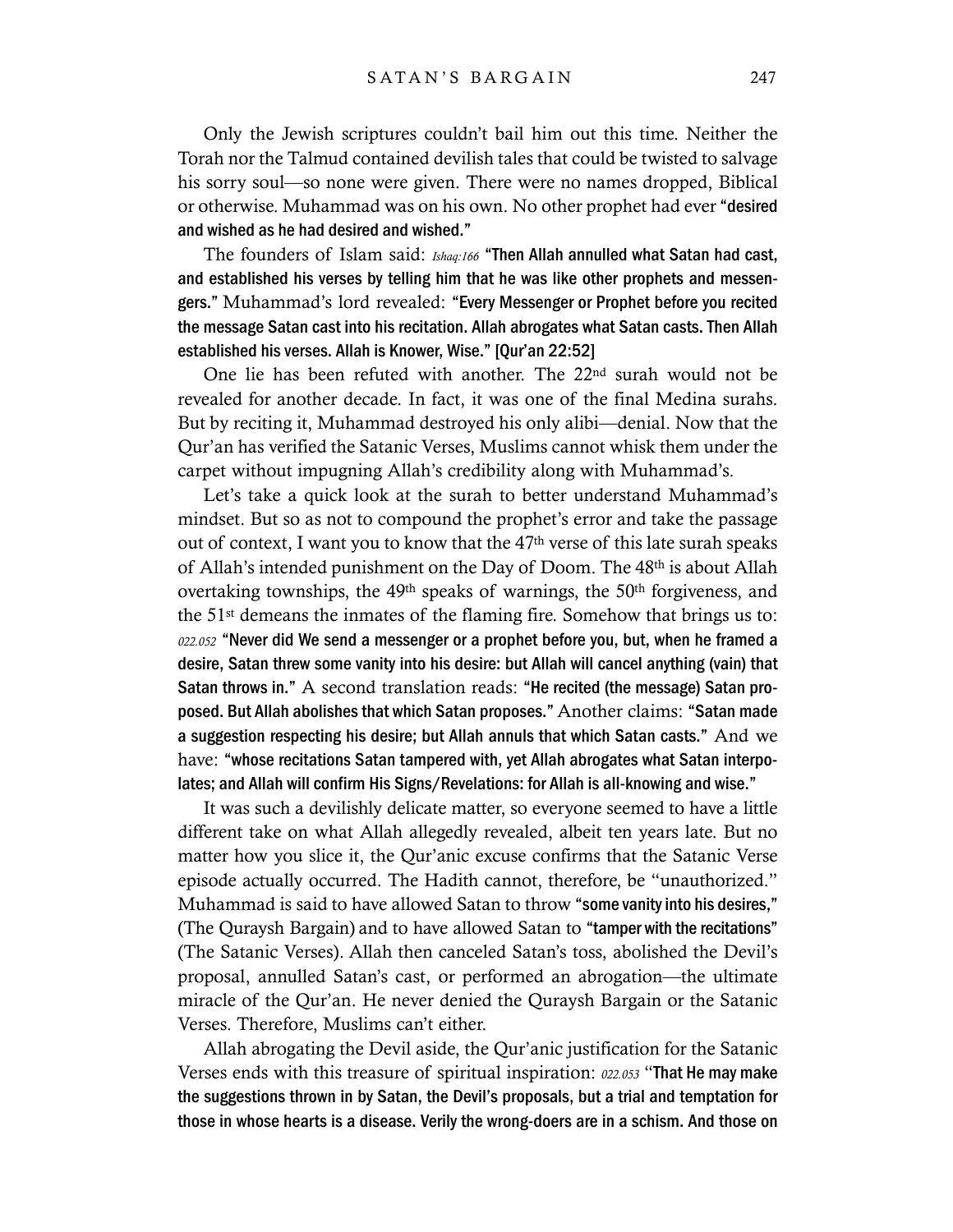whom knowledge has been bestowed may learn that the (Qur'an) is the truth from your Lord, and that they may believe therein, and their hearts may submit lowly before it, for verily Allah is the Guide of those who believe, to the Straight Way." Muhammad succumbs to temptation, sides with the Devil, and it's everyone's fault but his own. His indulgence was convoluted into a trial for the infidels—our schism. Then, after saying that Satan's proposals often slip into scripture, we are asked to trust the Qur'an, to submit lowly before it. While this is revolting, it is also convicting. Muslims who try to deny the existence of the Satanic Verses must deny the Qur'an, for it clearly acknowledges them.

That leaves Islam in an impossible position. Muslims must either admit that Muhammad was a power-hungry, money-grubbing, sex-crazed charlatan in cahoots with the Devil, or they must deny the validity of the Hadith and Qur'an. One leaves them without a prophet, the other without a god. Either way, they no longer have a religion.

*Tabari VI:110* "Thus Allah removed the sorrow from his Messenger, reassured him about that which he had feared, and cancelled the words which Satan had cast on his tongue, that their gods were exalted high-flying cranes (goddesses) whose intercession was accepted with approval. He now revealed, following the mention of 'Al-Lat, Al-Uzza, and Manat,' the words: 'are yours the males and his the females? That indeed is an unfair division! They are but names which you and your fathers have given,' to the words: 'to whom he wills and accepts." [Qur'an 53:21]

Not only does this mean that Allah copy-edits Satan, it proves Muhammad didn't know where he was—or even who said what to whom, when. The aforementioned quote was from the 53rd surah, which came before the 22nd. In fact, the 53rd was the forty-sixth surah handed down. It preceded the Satanic event by *many* years. The 22<sup>nd</sup> surah was 107<sup>th</sup> out of 114 in order of revelation. The Hadith says that these spiritual revelations followed one another, yet that is impossible. Not only is their order reversed, they are separated by a sea of words, hundreds of miles, and a decade of time.

So Islam has a fatal problem. If the rationale for dismissing the Satanic Verse/Quraysh Bargain episode isn't valid, or even plausible, Muhammad's motivations for establishing the submission religion were about vain desires, not godly revelations. There is no way for Muslims to differentiate between spiritual guidance and satanic deception—an acute problem considering how much of the Qur'an is fixated on Satan's realm, pain, and punishment. Whether the Quraysh Bargain and Satanic Verses occurred or not, the Qur'an cannot be trusted, for it claims they did. Further, a "perfect and eternal tablet" cannot be out of order, inverted, or grossly disjointed—especially on an issue of this magnitude.

The entire validity of Islam pivots around the Satanic Verse/Quraysh Bargain. If Muhammad was enticed by sex, money, and power and capitulated, as these Hadiths testify, Islam is finished. The credibility of its lone prophet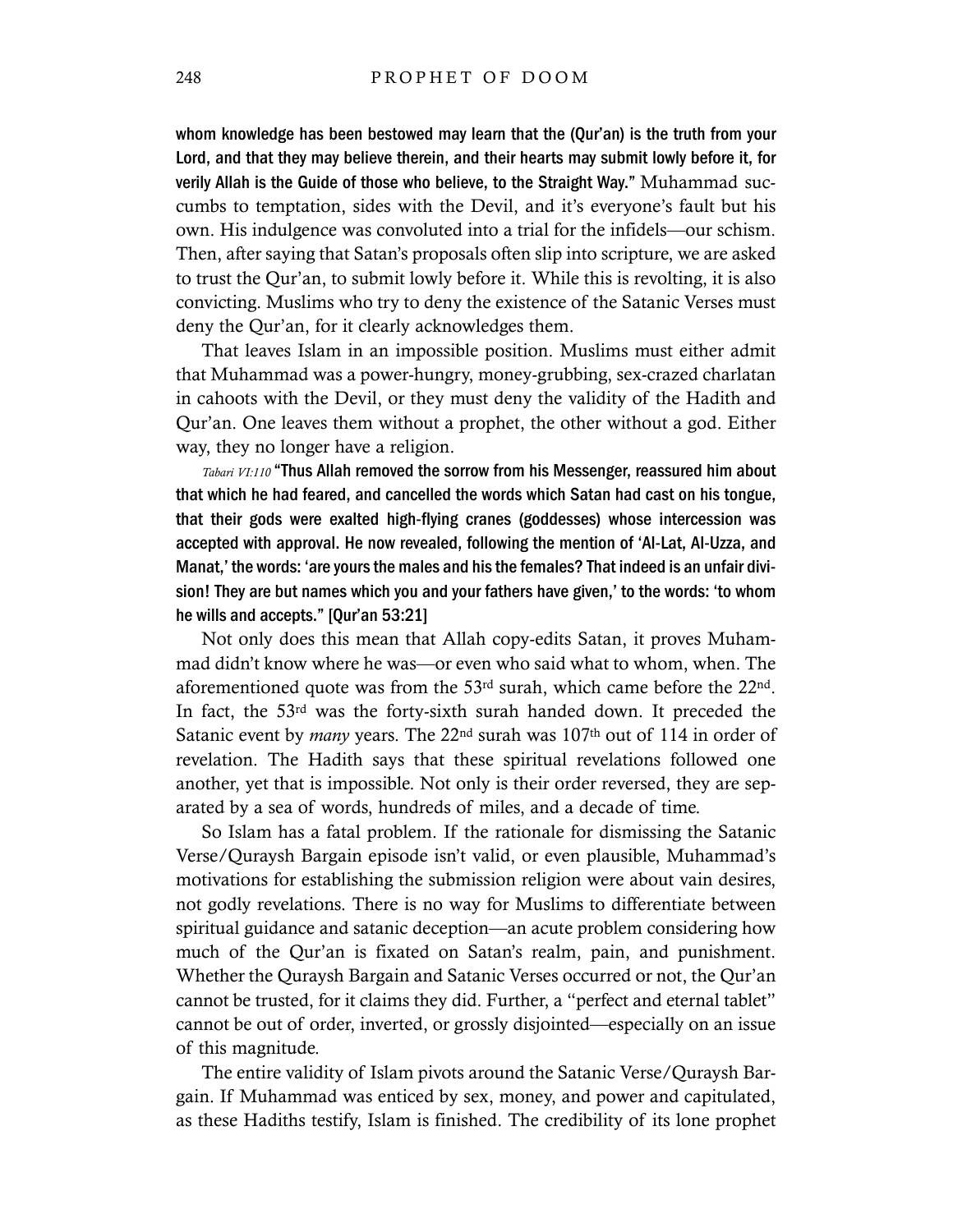is tarnished beyond redemption. His motivations are exposed for all to see. As a result, Qusayy becomes the founder of Islam; Muhammad is simply a selfserving promoter. And Khadija's Profitable Prophet Plan suddenly becomes the *only* viable explanation.

More devastating still, these events do not stand alone. Muhammad admitted that Islam was designed to enrich himself at the expense of others. We have examined his confessions. And his behavior from this point on, as chronicled by the Hadith, becomes *entirely* focused on sex, power, and money. As for Satan, Muhammad confessed to being demon possessed. According to the Qur'an, his neighbors recognized the signs. They even offered to help him exorcise his demons.

The fact that Muhammad admitted to having been inspired by Satan has caused many to say that Islam is Satanic, and not without just cause; the evidence is overwhelming. The symbols used throughout the Islamic scriptures are from the Occult. A snake, the personification of Satan, led Abraham to the Ka'aba and revealed its foundations. A snake is the only creature said to have lived in the Ka'aba. The darkened or crescent moon, another Satanic symbol representing counterfeit light, is the religion's logo. Allah was a moon god. He swore by the moon. His stone was black. The darkness of night was the best time to worship him and recite his message. The Qur'an was endorsed by jinn, demons from Satan's tribe. Muhammad listened to soothsayers. He believed in magic spells. An occultist saved his father's life; another wanted to lay with him. Even the seal of prophethood on Muhammad's back was said to look like an apple—the image of Satanic temptation. And Satan played a starring role in the Qur'an, being named ten times more often than Muhammad.

Then there's the Qur'an's depiction of Allah. He spends time in Satan's realm, tormenting the inmates of hell. He is never shown playing with the virgins in paradise. Allah, like Satan, is sadistic. He leads men astray, shackles them, and drags them into hell, where he's personally involved, using their bodies as fagots for his fires. He turns men on a spit, makes them eat thorns, and pours boiling water on them for what he calls "their entertainment."

Some will protest that the same book and prophet call Allah merciful, and that they claim Satan to be their foe. But that is the greatest proof of all. Satan never identifies himself; he is the master of camouflage. The Qur'anic orders to "crucify unbelievers" and "wipe infidels out to the last," followed by "Allah is merciful and kind," is perfectly transparent. It's exactly what the Devil would do—appear divine while inspiring devilish behavior. In fact, the behavior in Allah's heaven would lead men to the Biblical hell. Satan is the master of deceit. Black is white, the lie becomes true, and everything leads away from a relationship with the one true God.

There are but three differences between Satan and Allah. And those differences cause me to believe that Islam wasn't wholly Satanic. Satan is real.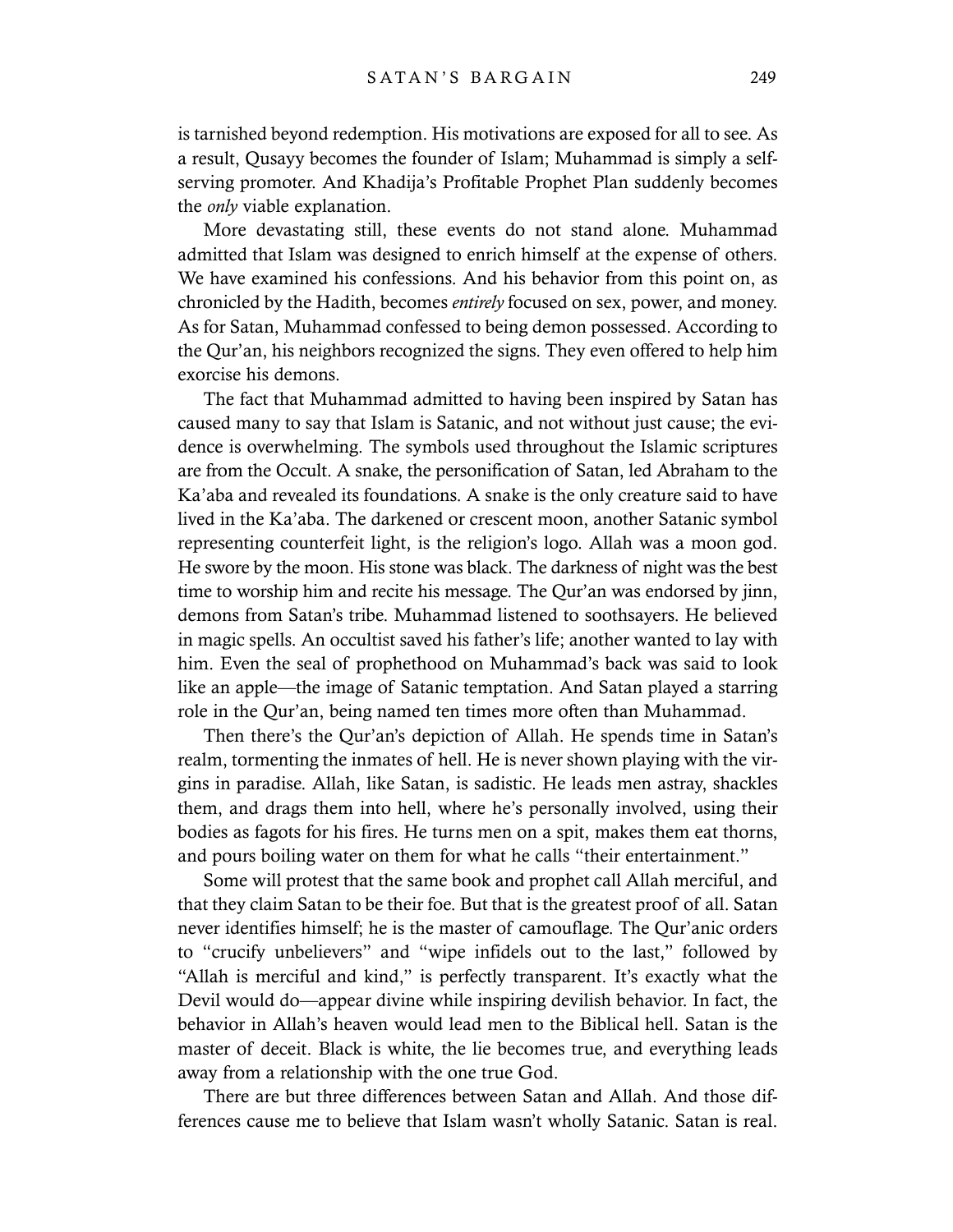He is powerful and brilliant. Allah was imagined. He was impotent and foolish. Much of Islam was Muhammad's doing. He is to be despised, not pitied. He, like the demonic spirit that inspired him, must be exposed and rebuked.

The Hadith claims that Qur'anic remedy for Muhammad's Satanic indulgence is in the 53rd surah. Let's see if Team Islam gets itself out of trouble or if it digs itself in deeper. "The Star" is named after Lucifer. *053.001* "I call to witness the Star when it dips [a.k.a. the "Morning Star"]. Your Companion (Muhammad) is neither confused, deceived, nor misled. Nor does he speak out of (his own) desire [unless he is tempted with money, sex, and power]. It is a revelation revealed, He was taught (this Qur'an) by the Supreme Intellect (Gabriel [actually Lucifer]), One free from any defect in body or mind: for he (Gabriel) rose and became stable (in stately form), clear to view. While he was in the highest part of the horizon, then he approached and came closer, then he prostrated. He was at a distance of but two bow-lengths or (even) nearer." The claim that he bowed is telling. Neither Gabriel nor Lucifer would have bowed to any man so Muhammad is adlibbing here.

Since the Hadith says Gabriel was the source of Qur'anic inspiration, Islam has tumbled into the abyss no matter how this verse is interpreted. *Bukhari:V1B1N4-5* "Allah's Apostle used to listen to Gabriel whenever he came, and after his departure he used to recite the Qur'an as Gabriel had recited it." "Gabriel used to meet him every night to teach him the Qur'an." But we have been told that Allah was the "Supreme Intellect," that he was "Most Wise, All Knowing," and that he had no partners. Since Allah's Gabriel would never claim a superior position to Allah, this cannot be Gabriel. So who might it be?

Here are some clues. The surah is named after Lucifer, and it's presented in conjunction with the Satanic Verses. By way of witness, the "Star" is calling himself the "Supreme Intellect, one free from any defect in body or mind." The only angel who considered himself to be superior to God was Lucifer. For such blasphemy, Lucifer was thrown out of heaven. So now he says that he not only landed on his feet in perfect stately form, he has risen. As clearly as words allow, he has just told us that he has fulfilled Biblical prophecy and transformed himself into an angel of light to deceive a gentile messenger with a new "gospel" and prostration. (You'll find a complete analysis of Isaiah's and Paul's prophecies and their Islamic fulfillment in the "Mein Kampf" chapter starting on page 380.)

The Satanic Verse goes on to say: *053.010* "So He did reveal to His slave whatever He revealed. The (Prophet's) heart did not falsify what he perceived he saw. Will you then dispute with him about what he saw? For indeed he saw him [him who] at a second descent. [Oops. A "descent" is a journey down.] Near the Lote Tree beyond which none may pass. Near it is the Garden of Abode (the Seventh Haven). [Therefore, Muhammad's heaven is down, not up.] When that covered the Lote Tree which did cover it. [Say what?] The sight turned not aside, nor did it go wrong! ["I really did see him. At least I perceived I saw him. Why don't you believe me?"] Indeed he did see of the greater signs of his Lord!"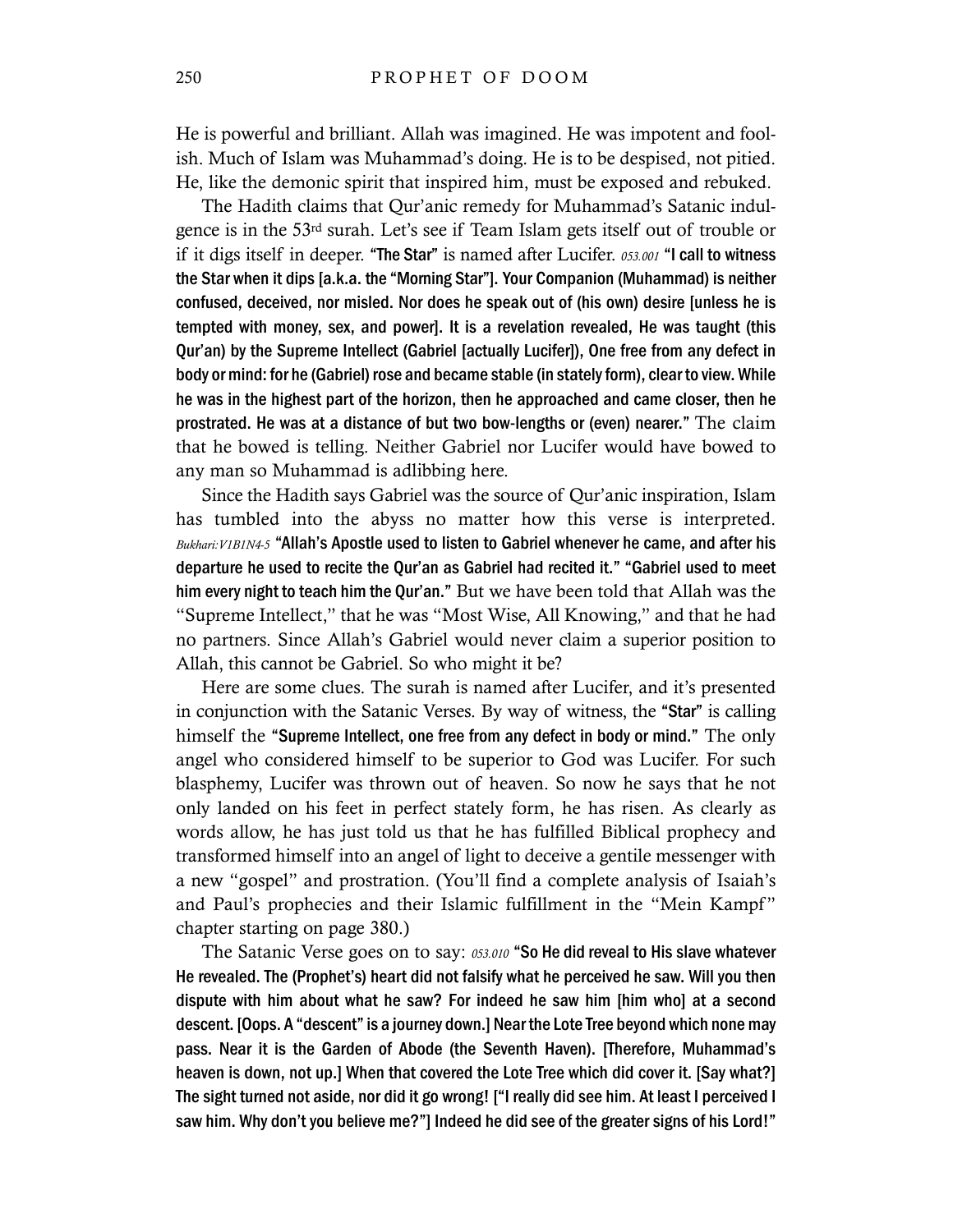Methinks—no, *meknows*—he doth protest too much—especially since we in the realm of the Satanic Verses and pagan gods.

*053.019* "Have you then seen or thought upon Al-Lat and Al-Uzza (two idols of the pagan Arabs), and considered another, the third (goddess), Manat (of the pagan deities)?" Manat was an afterthought because she was not part of the Quraysh Bargain.

Now, for Allah's copy-edits: "What! for you sons, the male sex, and for Him, daughters, the female? Are yours the males and His the females? Behold, such would be indeed a division most unfair!" Muhammad just jumped from the Devil's frying pan into the hell fires of sexism and discrimination. He is saying that Al-Lat, Al-Uzza, and Manat can't be Allah's daughters nor goddesses because they are girls. In plain English: "It would be an injustice for men to have sons and gods to have daughters because women are worthless." It's little wonder that the Islamic politicians and clerics who depend on Islam for their status, power, and wealth threaten to kill anyone willing to expose this nonsense.

*053.023* "These are nothing but names which you have invented, you and your fathers, for which Allah has sent down no authority." Yes they are *names*, names given to them by Muhammad's forefathers—just like Allah's name.

Projecting one's flaws onto an opponent is standard political fare: "They follow nothing but conjecture and what they themselves desire! Whereas guidance has come to them from their Lord! Nay, shall man have anything he hankers after, whatever he covets?" It seemed to work for Muhammad. The career move from prophet to profiteer would satiate his every craving. For example, when Muhammad wanted more women, Allah said: *033.051* "You may have whomever you desire; there is no blame."

Fortunately, we have ratted him out. This surah is as transparent as it is incriminating. *053.026* "And there are many angels in heaven whose intercession does not avail except after Allah has given permission to whom He pleases and chooses. Those who believe not name the angels with female names." This is Qur'anic waffling. Muhammad is trying to please both Meccan and Muslim. He's saying that the female goddesses could be angels, and that Allah might consider allowing them to be intercessors after all.

The next eight verses can be summarized by: "The Meccans know nothing and want everything and Muhammad knows all and wants nothing." Then *053.036* "Nay, is he not acquainted with what is in the Pages (of the Books) of Moses and of Abraham who fulfilled all that?" Muhammad is admitting that the Torah was the source of his "inspiration," but he doesn't know much about "all that."

A dozen verses ramble nowhere with lines like: "It is He who makes you happy and morose," before heading back into the world of pagan astrology and mythological people. *053.049* "He is the Lord of Sirius (the Mighty Star the pagan Arabs used to worship). It is He Who destroyed the (powerful) ancient Ad (people) [who never existed], and (the tribe of) Thamud He spared not; And before them, the folk of Noah, for that they were (all) most unjust and rebellious; and He destroyed the Overthrown Cities (of Sodom and Gomorrah). [Allah didn't know their names but the translator did, so he helped god out.]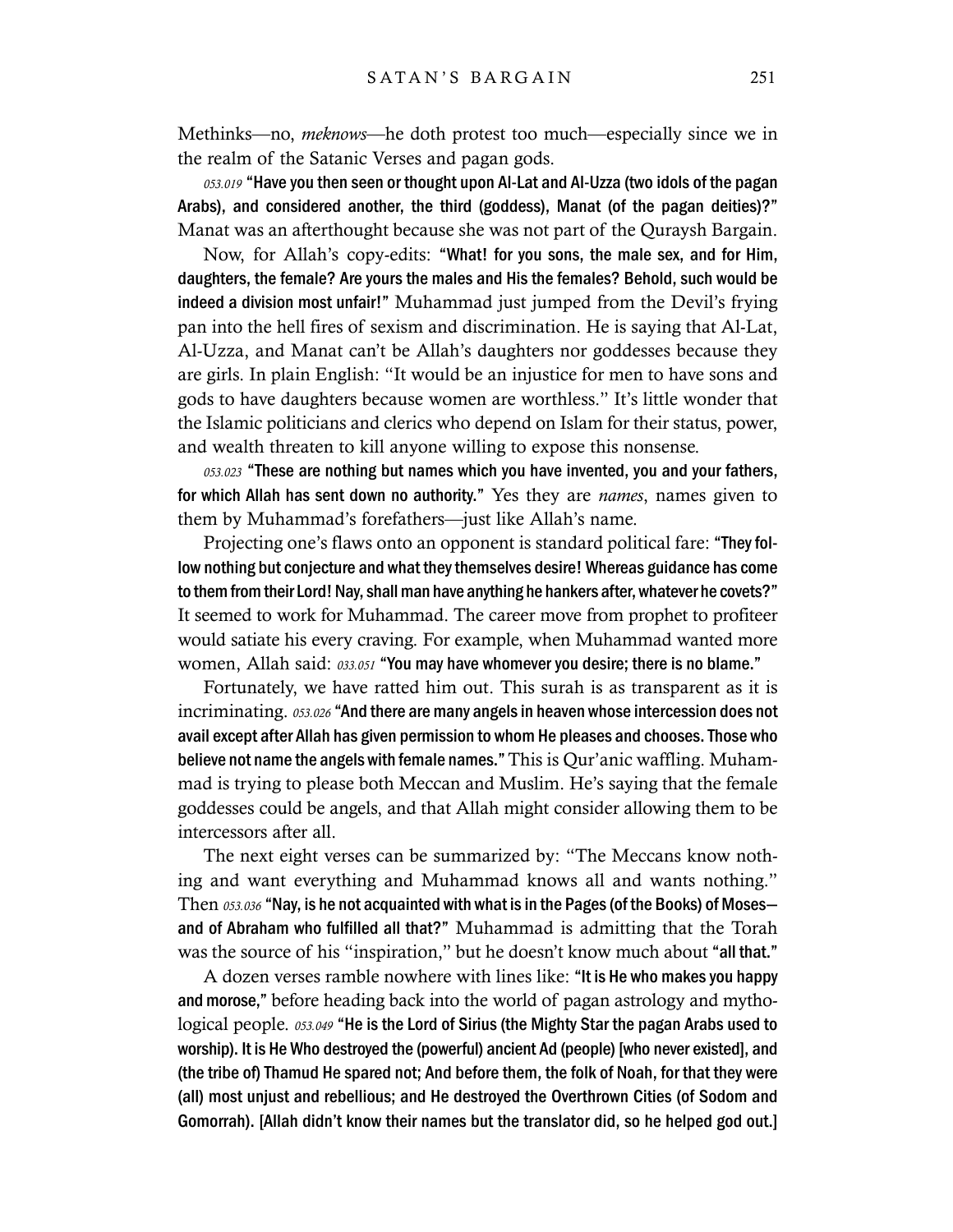So there covered them that that which did cover (making them ruins unknown)." The writing quality is as impoverished as the message.

The Bible says that the ruins of Sodom and Gomorrah will serve as visual confirmation of Yahweh's judgment and salvation. The Qur'an says that the ruins are unknown. Since archeologists have found Sodom and Gomorrah, their brimstone should serve as a visual confirmation that Allah is a liar. And please don't be troubled by the slur. Now that we know that Allah was modeled after Satan, it's a compliment.

*053.056* "This is a Warner, of the Warners of old! The threatened Hour is nigh. None besides Allah can remove it. Do you then wonder at this recital? And will you laugh at it and not weep, wasting your time in amusements? [That's a hoot. With countless wives, sex slaves, and child concubines, Islam's prophet was the king of frivolity.] So fall you down in prostration to Allah, and serve [me]!"

Since neither the 53<sup>rd</sup> nor 22<sup>nd</sup> surah redeemed Muhammad, we are left with the Profitable Prophet Plan being the only viable explanation for Islam. *Tabari VI:110* "When Muhammad brought a revelation from Allah canceling what Satan had cast on the tongue of His Prophet, the Quraysh said, 'Muhammad has repented of [actually, reneged on] what he said concerning the position of our gods with Allah. He has altered [the bargain] and brought something else.' Those two phrases which Satan had cast on Muhammad's tongue were in the mouth of every polytheist. They became even more ill-disposed and more violent in their persecution of those of them who had accepted Islam and followed the Messenger." The pagans had the prophet on the ropes and they knew it. Not only had he lied and broken a promise for personal gain, he had destroyed his credibility and abandoned the central pillar of his "doctrine"—the oneness of a spirit that only spoke to him.

"The Muslims who had left Abyssinia [Ethiopia] upon hearing that the Quraysh had prostrated themselves with the Prophet, now approached. When they neared Mecca, they learned that the rumor of the Meccan people accepting Islam was false. They returned to their families and said, 'You are more dear to us [than Islam, is the implication].' The people reversed their decision…." Considering the distances and the speed upon which news and people traveled, Muhammad may have gone as long as a year before he bailed out on the Quraysh Bargain and Allah's little girls. The indulgence cost him most of his converts.

This admission of failure is followed by a second variant of the Satanic Verses. It ends with this admission: "The Messenger said, 'I have fabricated things against Allah and have imputed to Him words which He has not spoken.'"

The Quraysh Bargain and Satanic Verses conclude my case against the *religion* of Islam. As I promised to demonstrate, the doctrine has completely destroyed itself. Yet the rest of the story is both entertaining and foreboding. While these confessions from Muhammad and Allah enable us to close the books on the religious scam, accepting their guilty pleas, a new scam is about to unfold. This one is political, and this one prevailed.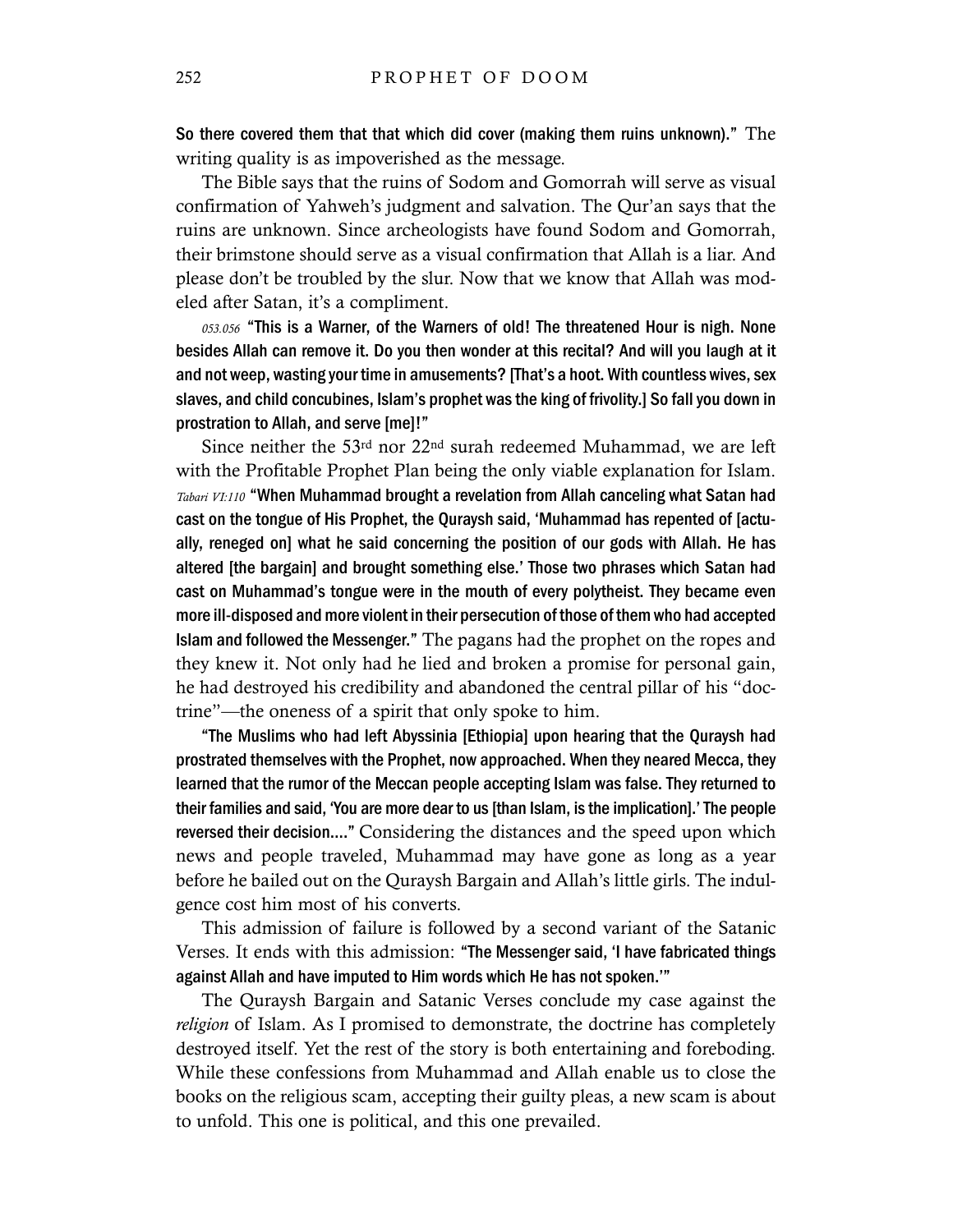## **☆ ☆ (\***

Khadija's death (or murder) was followed by the passing of the prophet's protector, uncle Abu Talib. With them gone, Muhammad spiraled out of control. He became ever more paranoid, delusional, and demented.

With his Ka'aba now unquestionably pagan, the prophet desperately needed a new Qiblah. So he imagined himself flying a Buraq to Jerusalem. With his aged sex partner gone, he needed young love. So the fifty-year-old prophet married a six-year-old girl. With his protector gone, he needed a new show of arms. So he promised some pagans paradise in return for the protection Pledge of Aqabah. With his audience tainted, he needed a new pool of potential victims. So he picked up his tent and hightailed it to Yathrib. And because the prophet had left the strong arms of Umar, Hamzah, and Bakr out of the Quraysh Bargain, they ultimately persuaded him to renege on the agreement. So he dumped the goddesses and became a pirate. Muhammad's last year in Mecca was mayhem and madness.

*Tabari VI:115* "The deaths of Abu Talib and Khadija were a great affliction to the Messenger. After the death of Abu Talib, the Quraysh went to greater lengths in molesting him than they had ever done during his lifetime. One of them even poured dust upon his head. The Prophet said, 'The Quraysh never did anything unpleasant to me until Abu Talib died.'"

Islam's prophet needed someone to protect him from all the verbal abuse. *Ishaq:192* "When Abu Talib died, the Messenger went to Ta'if to seek support and protection against his own people." The Thaqif were the chiefs and nobles of the leading tribe in Ta'if. "He spoke to them about the requests which he had come to make, (that is,) that they should come to his aid in defense of Islam and take his side against those of his own tribe who opposed him." If Allah were really a god do you think Muhammad would have asked pagans from a neighboring town to defend him? But what if Islam were really a political doctrine designed to suppress and enrich? Would a failed profiteer ask a Meccan rival to join his enterprise? The endeavor might at least make sense under those circumstances.

But the Thaqif were as unimpressed with Muhammad as were the Quraysh. *Tabari VI:116/Ishaq:192* "One of them said, 'If Allah has sent you, I will tear off the covering of the Ka'aba.' Another said, 'Couldn't God find somebody better than you to send?' The third added, 'I shall not speak to you, for if you are Allah's messenger as you say, you're too important for me to reply to, and if you're lying, you're too despicable to address." Muhammad's motivations were so transparent the Thaqif were *instantly* convinced he was a charlatan. The combination of the Quraysh Bargain and Satanic Verses were devastating to Muhammad's, Allah's, and Islam's credibility.

"Muhammad left them, despairing of getting any good out of the Thaqif." The fact he couldn't convert them to Islam and save their souls was unimportant—he despaired because he couldn't *get* anything from them. "I have been told that he said to them, 'If that is your decision, keep it secret and do not tell anyone about it,' for he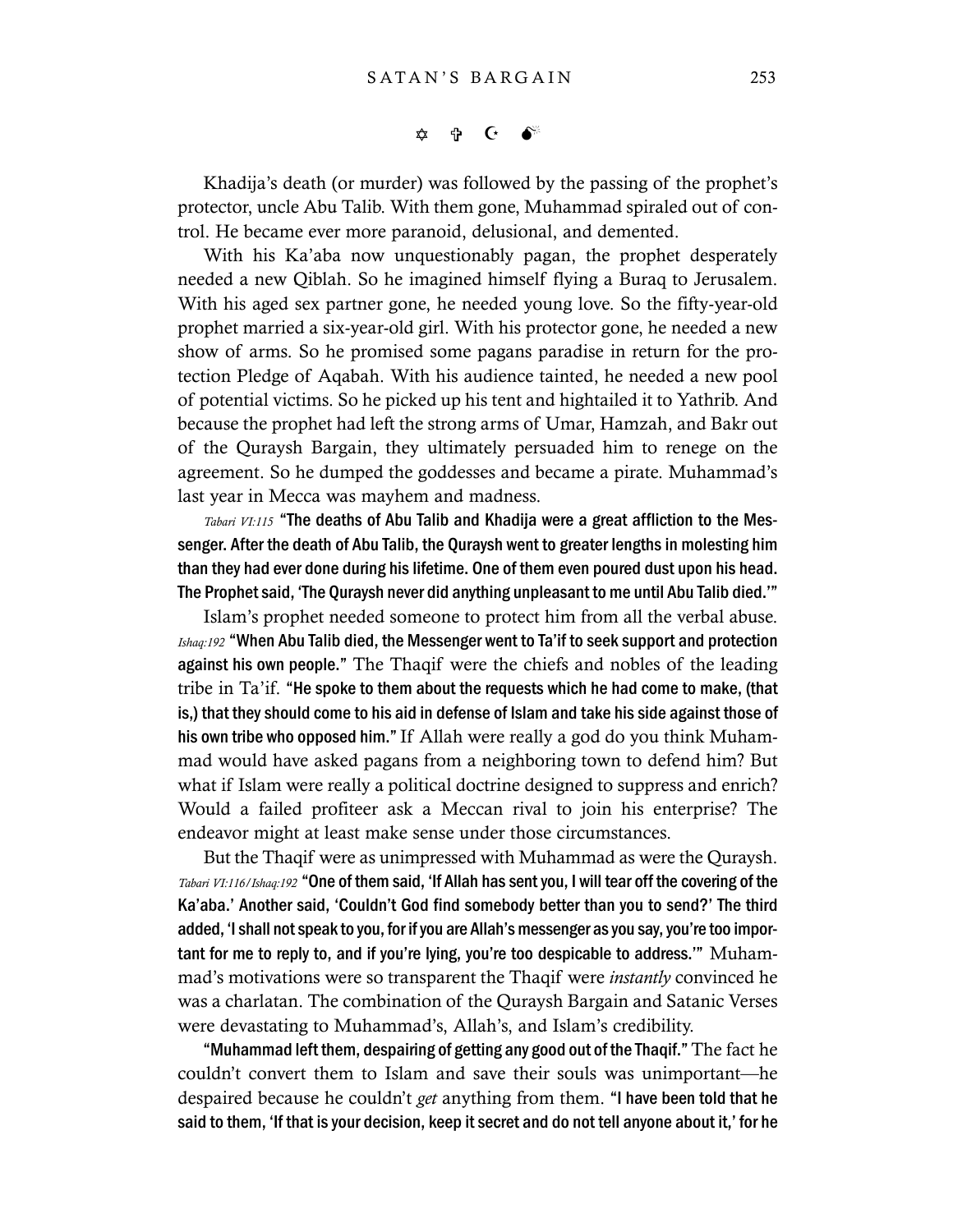did not want his tribe to hear about this matter and be emboldened against him."  $\overline{A}$ prophet begging pagans for protection was nearly as embarrassing as a prophet patronizing pagan deities for sex, power, and money. It's little wonder our desperate profiteer was squeamish about any of this getting out.

"However, they did not comply with his request, and incited against him their ignorant rabble who reviled him, shouted at him, and hurled stones until a crowd gathered and forced him to take refuge in a garden a long distance from town."

Huddling in the garden, Muhammad claims a Christian came to his aid, handing him some grapes. When the quivering prophet took them he said, "'In the name of Allah,' and then ate. Addas looked him in the face and said, 'By Allah, these words are not used by the people of this country.'" This deception is no more credible than any of the other Christian endorsements of Islam. Ilah was the Arabic word for God. And no one was going to confuse Yahweh's name and character with Allah's name and nature. Even the Ta'if pagans knew Allah. What's more, three pages earlier, another Hadith ripped this notion to shreds. The pagans in Mecca were said to have posted a document in the Ka'aba which began, "In your name, O Allah."

"Muhammad said, 'From what country do you come, Addas, and what is your religion?' He replied, 'I am a Christian, from the people of Nineveh.'" Nineveh, after being reprieved by Jonah for a hundred years, rebelled again and was destroyed a thousand years earlier. But the error is not without merit, for it explains the reason behind this fable. Muhammad's journey to Ta'if is being recast as heroic and godly—just like Jonah's prophetic mission to Nineveh. "The Messenger said, 'From the town of the righteous man Jonah the son of Matta?'" Jonah was from the Nazareth area in Israel. The Assyrian capital was hardly his town. He despised the place. What's more, his father's name was Amittai, not Matta.

"'How did you know about Jonah the son of Matta?' he asked. The Messenger replied, 'He is my brother. He was a prophet and I am a prophet.' [The truth is he heard about him from Zyad.] Addas bent down before the Messenger [Prostration to prophets isn't Christian behavior.] and he kissed his head, his hands, and feet." The story goes on to say, "Muhammad has told me something which none but a prophet knows." If that's true, how did Addas know it? By presenting us with this "confirmation" Muslims are actually confirming that they have lost the ability to reason.

Now that we have a "Christian" endorsement, how about another from Satan's tribe, the jinn? *Tabari VI:116/Ishaq:193* "When the Messenger despaired of getting any positive response from the Thaqif, he left Ta'if to return to Mecca. When he was at Nakhlah, he rose in the middle of the night to pray, and, as Allah has told [in the Qur'an], a number of the jinn passed by. Ishaq says that he was told that there were seven jinn from Nasibin of the Yemen."

Ishaq continues: "They listened to him, and when he had completed his prayer they went back to their people to warn them, having believed and responded to what they had heard." According to the Qur'an, jinn aren't people. They are invisible spirits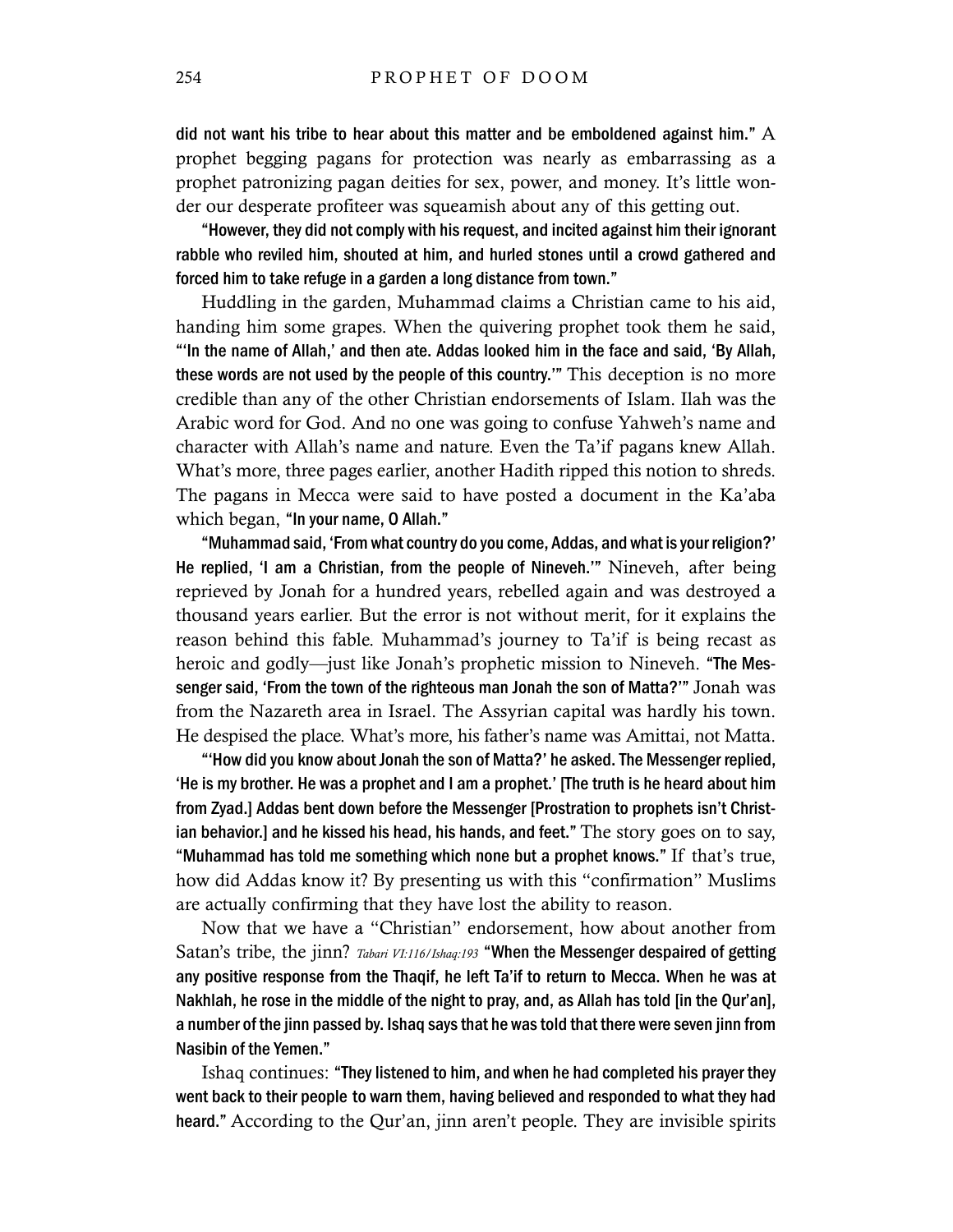that lead men astray, members of Satan's tribe; they're made of fire like that found in hell. "Allah mentioned their story when he said: *046.029* 'Behold, We turned towards you (Muhammad) a company of Jinn who wished to hear the Qur'an: when they stood in the presence thereof, they said, "Give ear!"'"

For the third in a series of demonic endorsements: *046.030* "We have heard a Book revealed after Moses, confirming what came before it: it guides to the Truth and to a Straight Path.' 'O our people, hearken to the one who invites (you) to Allah, and believe in him. He will forgive you your sins [The uncapitalized "him" in the clause "believe in him" is in reference to Muhammad, therefore elevating him from messenger to Messiah. This is confirmed in the next line, which says that he, as in Muhammad, will forgive sins.], and deliver you from a Penalty Grievous.' 'If any does not hearken to the one who invites (us) to Allah, he cannot frustrate (Allah's Plan) on earth, and no protectors can he have besides Allah: such men (wander) in manifest error.'" Yet again, Allah is the Demonic Lord.

*Tabari VI:118* "The Messenger came back to Mecca and found that its people were more determined to oppose him and to abandon his religion, except for a few weak people who believed in him." Just when you think that the Islamic Traditions have pounded the final nail into Muhammad's prophetic coffin, they find another. Following the Quraysh Bargain, the Satanic Indulgence, the Pagan Protection Fiasco, and the Jinn Endorsement, we're told that Muslims rejected Muhammad. Imagine that. They "abandoned his religion, except for a few weak people." Ten years into Muhammad's mission, the score is: Islam 10, Pagans 4,990.

 $\oplus$   $\mathsf{G}$ 

Following the Satanic Verses, Allah was enshrined as Islam's god. The 40th surah, aptly named "The Forgiver," is typical of those revealed during the late Meccan period. *040.001* "Ha Mim. (These letters are one of the miracles of the Qur'an and none but Allah understands their meaning.) The revelation of this Book is from Allah, Exalted in Power, the All-Knower, The Forgiver, the Accepter, the Severe in Punishment."

Now that we have been properly introduced, it's time to get down to business—Allah's business. *040.004* "None can argue or dispute about the Signs of Allah or His Revelations but the Unbelievers." Islamic states make it a criminal offense for anyone to argue or dispute anything pertaining to Muhammad, Allah, the Qur'an, or Islam. The penalty for expressing such an opinion is death. Simply stated: Islam is the least open, least tolerant, dogma ever conceived.

"Let not their strutting about or their turn of fortune deceive you (for their ultimate end will be the Fire of Hell)!" This must be the verse Islamic warlords quote to quell their subjects today. "Sure those Western democracies are prospering while we live in the squalor of Islam. But don't let their good fortune deceive you into believing their success and our failure is a result of our religion's moral poverty. "No, never. It couldn't be. Allah would never harm you."

Freedom obliterated, political correctness imposed, it was time to corrupt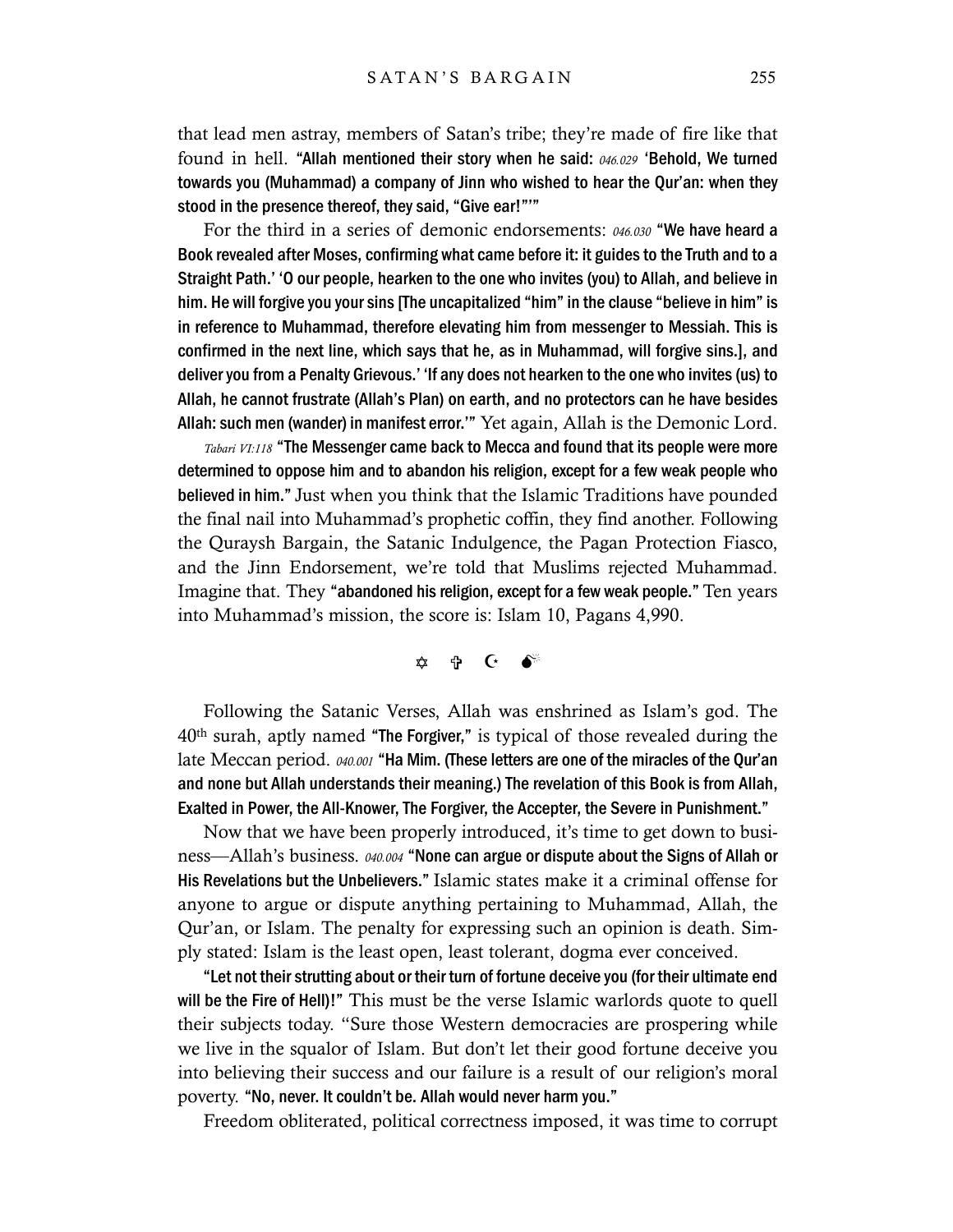a Bible story to make the Meccan rejection of Muhammad, seem somehow prophetic. *040.005* "Before them, folk denied, the People of Noah, and the Confederates (of Evil) after them; and every nation has plotted against their prophet, to seize and destroy him." There is no record of an Islamic prophet coming to *any* nation, much less every nation. (Saudi Arabia didn't became a nation until 1932 when the British elevated a warlord to king.) "They disputed by means of falsehood to condemn the truth. So I [first person] seized and destroyed them! How (terrible) was My punishment! In this way the sentence [behavior] of your Lord [The speaker has returned to third person in mid-thought.] against the disbelieving infidels was justified. They will be the inmates of the Hell Fire!" The change of speaker that permeates the Qur'an is important. The voice is confused because the real source was confused. Muhammad didn't know if he should steal his scripture from Qusayy, Zayd, or Moses—or simply claim credit for himself.

*040.007* "Those (angels [demons]) who sustain the Throne and around it sing praise to their Lord and believe in Him; and ask forgiveness for those who believe: 'Our Lord! Your reach is over all things, in mercy and knowledge. Forgive those who repent and follow Your Path. Save them from the torment of the blazing fire! Grant that they enter the Gardens of Eden.'" The Qur'an doesn't explain the basis for forgiveness. In the religions upon which Islam was based, an atoning sacrifice is required. It is the same with all rational societies. Commit a crime and a judge will require you to sacrifice your money, your freedom, or your life, depending upon the severity of the offense. The only sacrifice in Islam is an inducement—it's as if God can be bribed, his favor bought. So in Islam, sin is without consequence, and the result is chaos. When forgiveness is capricious, anarchy reigns. This oversight is one of many reasons Islam is impoverished. It explains why Islamic states require tyrannical oppression to maintain a semblance of order.

With predestination there is no choice; and without choice, what follows makes no sense. *040.009* "'And ward off from them ill-deeds; and he from whom You ward off ill-deeds that day, him verily have You taken into mercy. That is the supreme success."

Destined to hell: *040.010* "Lo, those who disbelieve will be informed by proclamation: 'Verily Allah's abhorrence is more terrible than your aversion to yourselves.'" Allah abhors men. Another translation reads: "Allah's hatred of you is terrible, seeing that you were called to the Faith [of submission] and you refused." It's yet another sign that Allah is not Yahweh. The God of the Bible abhors deception, evil, false gods, and false religions, but he loves men—even men and women caught in deceptive, evil, and false doctrines. So we're dealing with Satan here.

The abhorred inmates of Allah's Hell: *040.011* "will say: 'Our Lord! [which would make Allah available in Hell and the Lord of Hell] Twice have You made us die, and twice have You made us live! Now we have recognized our faults. Is there any way out (of this fire)?' (The answer will be:) 'This is (your plight) because, when Allah was invoked as the Only (object of worship), you rejected (Islam), but when partners were joined to Him, you believed!" Translated into English this means: When Muhammad accepted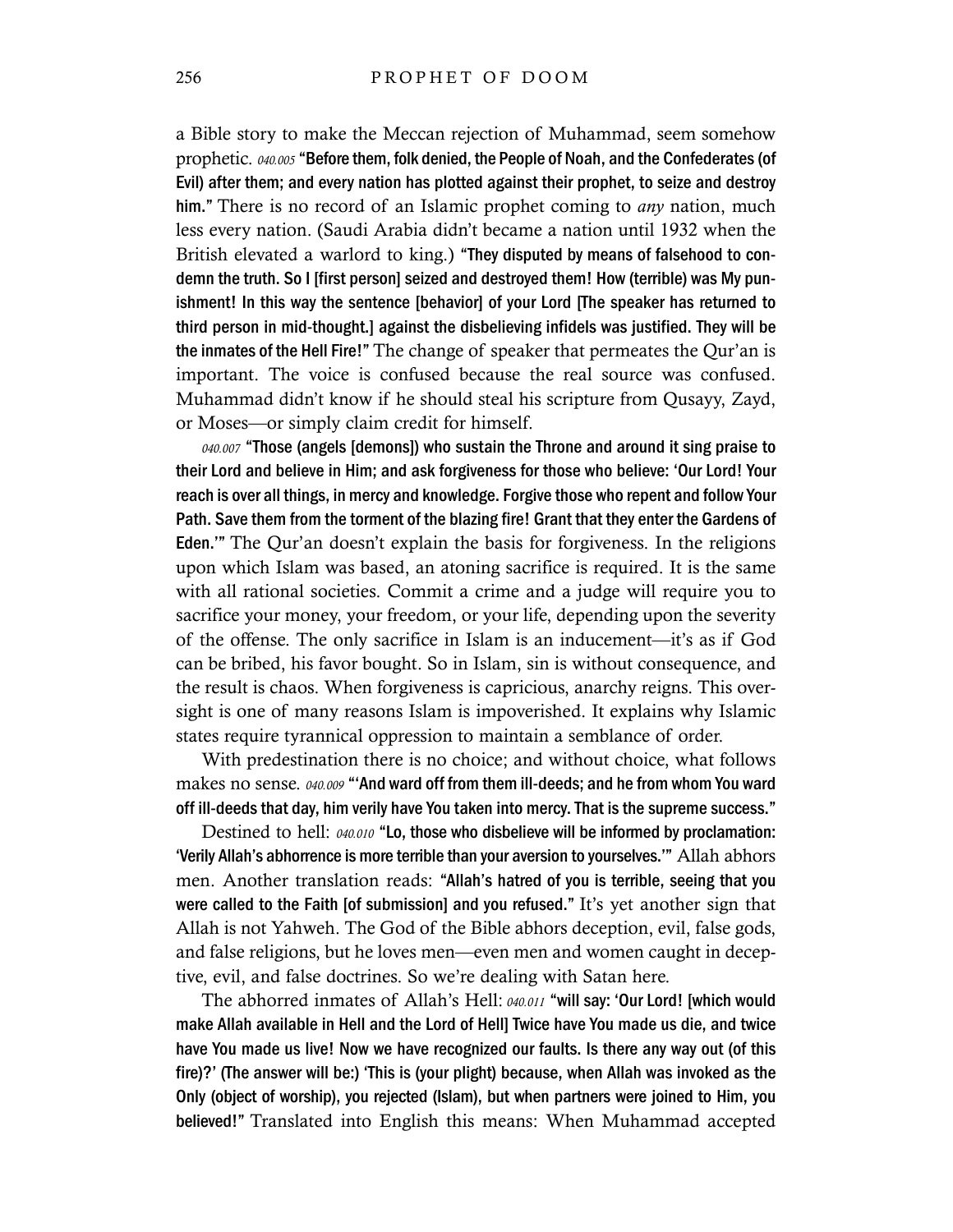Allah and discarded Ar-Rahman, and when he promoted Allah's little girls to goddesses, his adversaries believed. But the non-monotheistic Satanic indulgence didn't work out so, ever the hypocrite, Muhammad says that if anyone follows his example, they'll burn in hell.

*040.013* "It is He Who shows you his Ayat (Signs and Proofs)." According to the Qur'an, there were no miracles—ever. Allah never so much as rolled over. However, the Hadith contradicts Allah's Book, and says: *Bukhari:V4B56N830-1* "The Meccan people requested Allah's Apostle to show them a miracle, and so during the lifetime of the Prophet [they haven't a clue as to when] the moon was split into two parts. On that the Prophet said, 'Bear witness [to my god].'" Since there is no evidence to corroborate fanciful tale, I'm surprised Muslims don't claim that putting the moon back together as if it had never been apart was a miracle, too.

Now that Allah is the spirit of Islam, it's time to elevate his status. *040.014* "So call you (O Muhammad) upon Allah, making (your) worship pure for Him (in obedience), even though the disbelievers may detest it. (He is the) Owner of High Ranks, Owner of the Throne. By His Command does He send the (inspiration) to any of His slaves he pleases, that it may warn (men) of the Day of Mutual Meeting." If this is scripture, the perfect word of their god inscribed on an eternal tablet, why must so many words be added to the text for it to even approach being intelligible?

*040.016* "The Day whereon they will (all) come out of their graves: not a single thing of them is hidden. Who will be in control that Day?' Allah, the One, the Irresistible!" God would not ask such a question or answer it so absurdly. The spirit depicted in these scriptures is hardly irresistible. Another translation, adds: "(Allah Himself will reply to His Question)" A third, however, ends more in keeping with Allah's demeanor: "Allah, the Subduer (of all)."

*040.017* "This day every person shall be rewarded for what he earned; no injustice (shall be done); surely Allah is quick in reckoning." With the pseudo-religious stuff out of the way, it's time to get mean: "Warn them of the Day of (Doom) that is drawing near, when hearts will jump up and choke their throats, filling them with anguish. And they can neither return their hearts to their chests nor throw them out. No friend nor intercessor will the disbelievers have. (Allah) knows of (the tricks) that deceive with treachery, and all that the bosoms conceal." Allah continues to be the master of deceit.

*040.021* "Do they not travel through the earth and see the end of those before them? They were superior to them in strength, and in the traces (they have left) in the land, yet Allah seized and destroyed them, and they had no one to defend them against Allah. That was because their Messengers kept bringing them Clear (Signs and Proofs) (of Allah's Sovereignty), but they rejected them: So Allah seized and destroyed them: for He is Strong, Severe in Punishment and Retribution." Allah is the god of seizures, destruction, punishment, and revenge—not love. Sure sounds demonic to me.

All right, enough with the pain and punishment. It's time to indulge in Allah's other hobbies—plagiarism and self-delusion. *040.023* "We sent Musa (Moses) with Our Signs and Proofs and an authority manifest, a clear warrant to Firon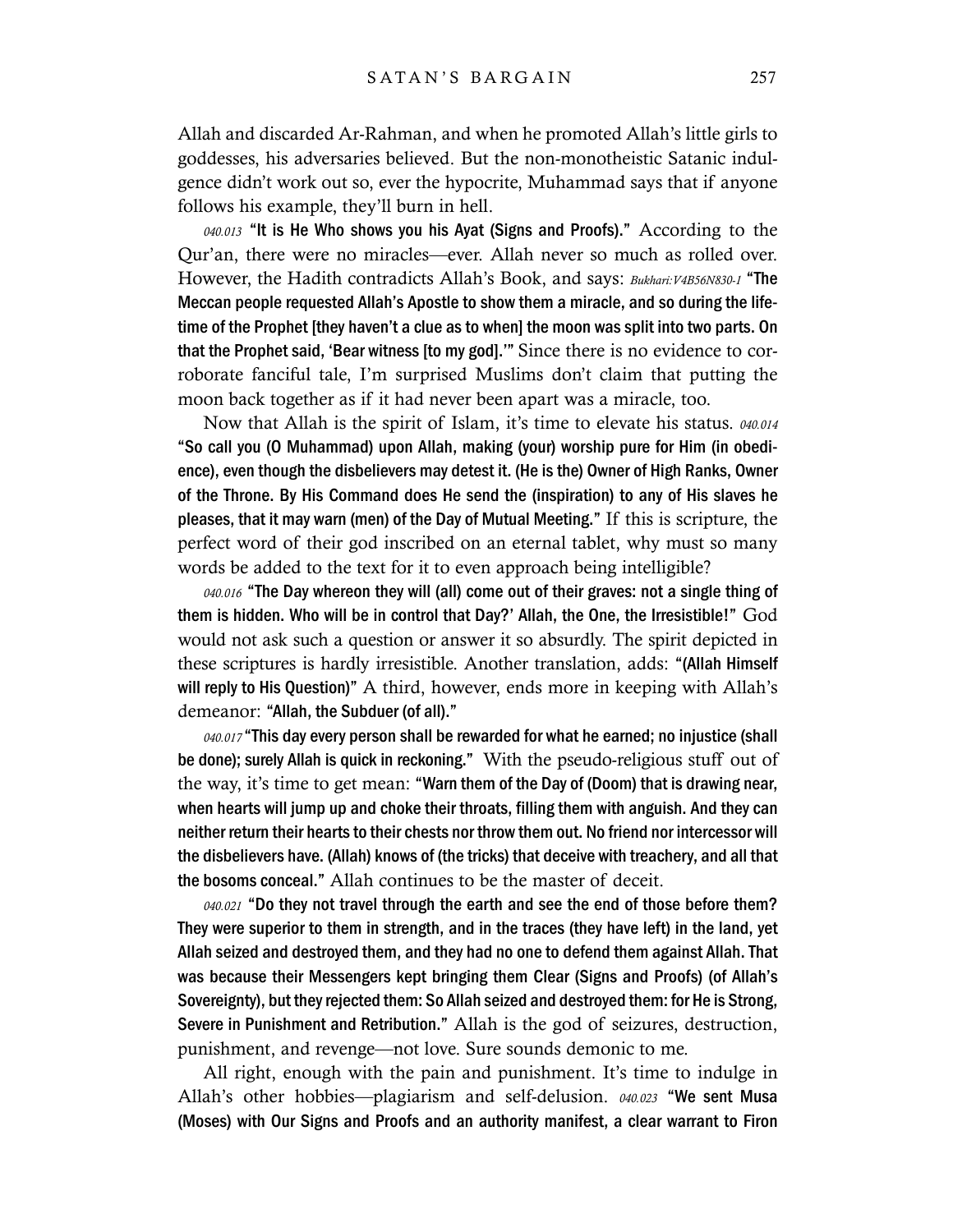[Pharaoh], but he called (him) a sorcerer telling lies!...Now, when he brought them the Truth from Our presence, he said, 'Slay the sons of those who believe with him, and keep alive their females,' but the plots of unbelievers (end) in nothing but errors (and delusions) in the state of perdition!..." An ellipsis is used to let readers know something has been omitted something from the text. The ellipses ("...") found in this passage are in the Qur'an translations, suggesting Allah left something out of his perfect and complete (albeit plagiarized and twisted) revelation. I have a theory. The Islamic god couldn't read or write any better than his prophet so he didn't know this story well enough to retell it credibly.

The liberation of the Jews from Egypt is faithfully recorded in the book of Exodus. Proven accurate by archeologists, it has endured unaltered since 275 B.C. when scholars in Alexandria Egypt translated the Bible into Greek, the *lingua franca* of its day. Yet there is but a faint echo of this great victory of faith in Muhammad's forgery. But rather than correct Allah's ignorance I'll simply present his version. If you are interested in truth, read Genesis and Exodus. However, as you ponder the Islamic perversion, consider Muhammad's motive. He had been spewing his caustic brew of lust and torment for a decade and had nothing to show for it. Lacking credibility, prophecy, miracles, and originality, he stole these things from Moses—a man who had them all.

Every word of what follows parallels Muhammad in Mecca and his war of words with the Quraysh establishment: *040.026* "Said Pharaoh: 'Leave me to kill Moses; and let him cry to his Lord! What I fear is he will change your religion, and cause mischief to appear in the land!' Moses said: 'I have called upon my Lord and your Lord (for protection) from every arrogant one who believes not in the Day of Doom!'" Pharaoh's god was Amun-Re. Mighty temples were erected to him. The moon god of Mecca, he was not. Allah's rock pile and his puny Black Stone weren't in Amun-Re's league.

This leads to the line that brought us to the 40th surah. *040.028* "A believer [thus a Muslim], a man from among Pharaoh's family [therefore, not a Muslim], who had concealed his faith [in Islam, a religion that wouldn't be invented for 2,000 years], said: 'Will you slay a man because he says, "My Lord is Allah," when he has come to you with Clear (Signs) from your Lord? If he be a liar, on him is his lie: but, if he is telling the truth, then some of that (scourge of Allah, the calamity) which he threatens will befall you. Truly Allah guides not one [who] is extravagant and lies! O my People! Yours is the dominion this day: You have the upper hand, being dominant in the land, but who will save us from Allah's Punishment, should it befall us?'" What's with the "O my People" speech? Moses and his brother Aaron went alone to Pharaoh. Sure there were Jews enslaved in Egypt, but they were miles away making bricks. The only people within earshot of Pharaoh were Egyptians, members of his staff and family.

*040.029* "Pharaoh said: 'I point out that which I see; I guide to the Right Path.' Then said the man who believed: 'O my People! Truly I fear for you something like the fate (of disaster) of the Confederates! Something like the fate of the People of Noah, Ad, and Thamud, and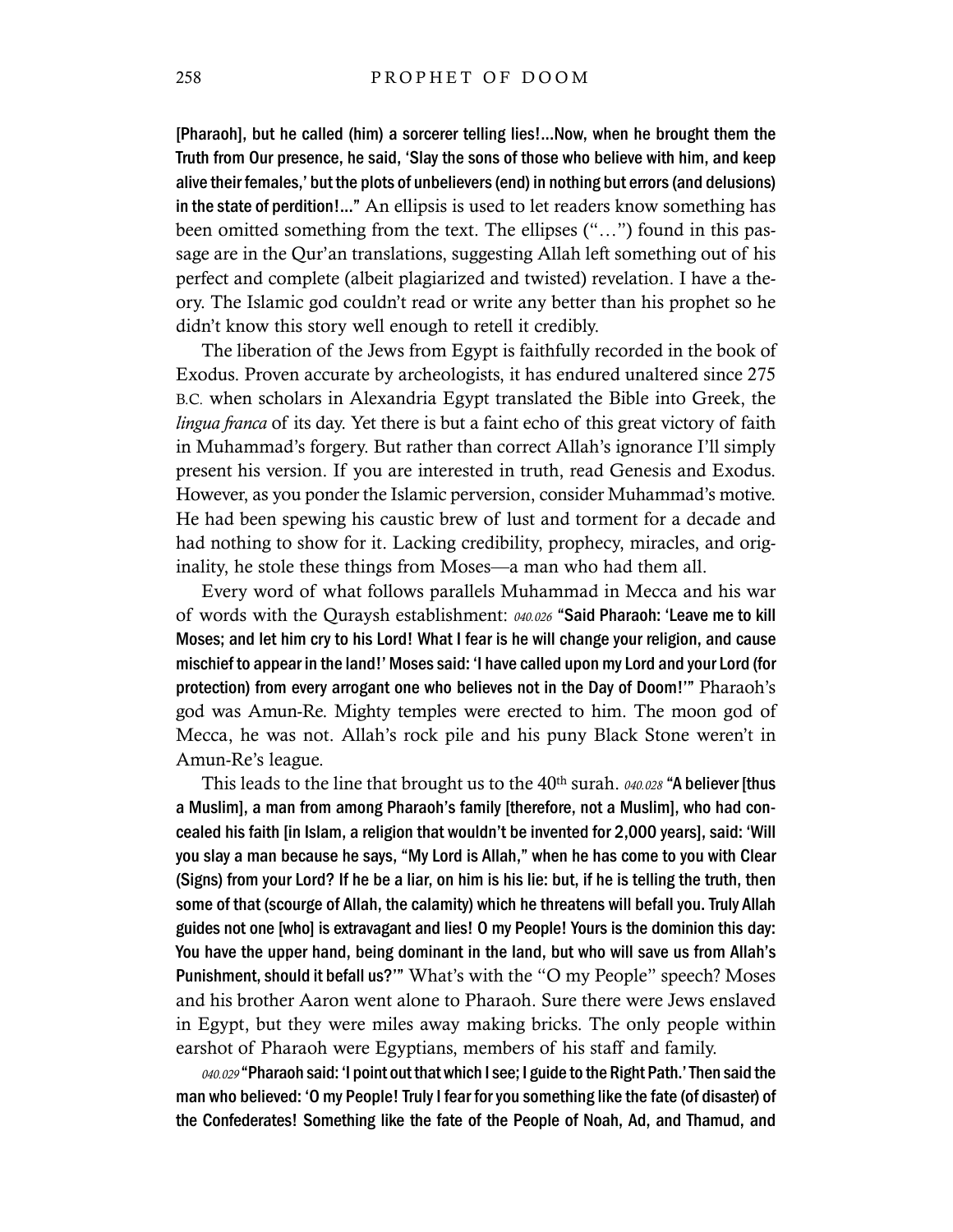those who came after them: but Allah never wishes injustice to slaves." There isn't a trace of the Ad. And even if these imaginary people actually existed, they wouldn't have risen in Arabia until centuries after this conversation occurred. As such, these words could not have been spoken. Therefore, Allah is lying.

This dark spirit lies because it's in his nature: *040.032* "I fear a Day when there will be mutual wailing, a Day when you shall turn your backs and flee. No one shall defend you against Allah. Any whom Allah causes to err, there is no guide. That is how Allah leads the skeptic astray." The unnamed Muslim in Pharaoh's household sounds an awful lot like Muhammad in Mecca. If they aren't the same person, they had the same speechwriter. *040.035* "Those who dispute the Signs and Verses of Allah without any authority, grievous and odious, hateful and disgusting, is it in the sight of Allah and the Believers." If my Scriptures were this odious and hateful, I'd consider their exposure disgusting too.

*040.036* "Pharaoh said: 'O Haman, build me a lofty tower that I may attain a way (to reach) the heavens, that I may mount up and look upon the Ilah (God) of Moses. But as far as I am concerned, I think (Moses) is a liar!' Thus was made alluring, in Pharaoh's eyes, the evil of his deeds; and the plot of Pharaoh led to nothing but perdition." Allah wants us to believe that the Egyptian king ordered his people to build the Tower of Babel to reach god. What's more, his "Haman" is from the book of Esther and also tied to the land of the Babylonians, not the Egyptians. But at least Pharaoh knew that in 1,900 years the Arabic word for God would be Ilah, not Allah.

*040.038* "The [nameless Muslim] man [masquerading as Muhammad] who believed said: 'O my People! Follow me: I will lead you to the Right Path (Islam). This life is nothing but enjoyment. It is the Hereafter that is the abode to settle. Whether man or woman, a Believer is such as will enter the Garden of Bliss. Therein will they have abundance. And O my People! How (strange) it is for me to call you to deliverance while you call me to the Hell Fire!" Muhammad tipped his hand, again. The "Right Path," "Garden of Bliss," and "Hell Fire" were his most notorious themes—his signature.

*040.042* "You call me to blaspheme against Allah, and to associate partners with Him whom I have no knowledge." This unknown partnership argument is nonsense played in Egypt. Their gods were exceedingly well known, and they were unabashedly numerous. "Without doubt you do call me to one who is not fit to be called to. The Transgressors will be inmates of the Hell Fire!"

The great unnamed masquerader wasn't finished exposing his real identity or purpose: *040.044* "Soon will you remember what I say to you (now), My (own) affair I commit to Allah: for Allah (ever) watches over His Slaves. Then Allah saved him from (every) ill that they plotted (against him), but the brunt of the Penalty, the evil doom encompassed on all sides of Pharaoh's folk." During this whole longwinded speech, the unnamed Muslim never uttered the words for which Moses had been sent: "Let my people go." And that's because Muhammad's recreation of the saga between Moses and Pharaoh was designed to liberate Allah's prophet from criticism, not the Jews from bondage.